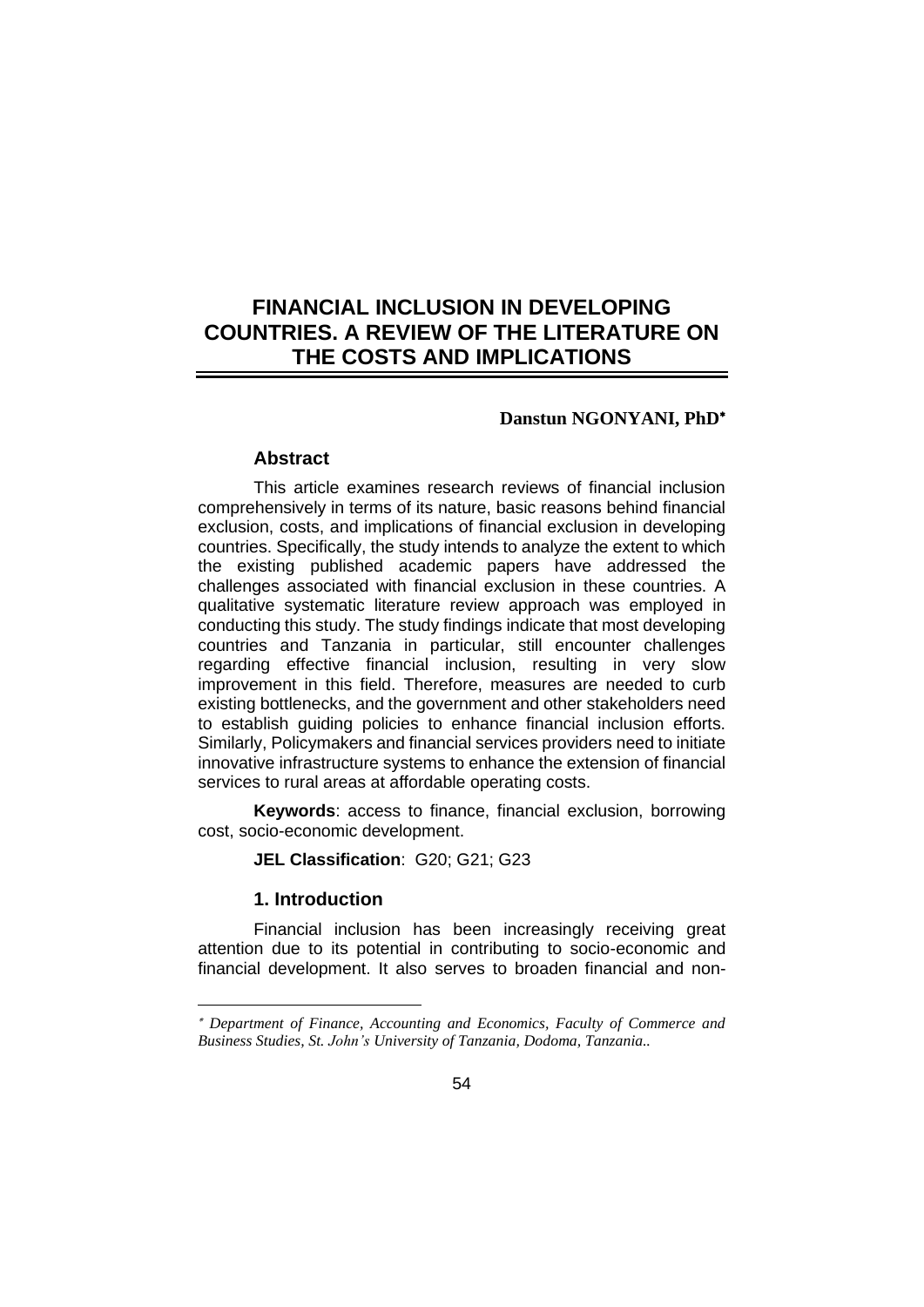financial resources' allocation while bringing up inclusive growth and greater income equality among underserved individuals (Yoshino and Morgan, 2016). In developing countries, a large segment of low-income people has little access to both formal and semi-formal financial services. Consequently, the majority are obliged to rely on selffinancing including informal sources of finance available unreliably and at a significantly high cost. The existing inequitable and poor access to inclusive finance is worse among least developed countries which record more than 70 percent being excluded from the realm of the services of banking and non-banking financial institutions (Kumar, 2017).

The growth of the economy in any country is dependent among others prevalent of vibrant and effective financial services that are inclusive in the society. The existence of a monetary policy that encourages inclusive finance contributes to poverty reduction and the growth of various sectors of the economy. Tanzania being among developing countries needs to further invest and strengthen efforts of ensuring a wide range of financial services is made available to the majority of low-income individuals. Currently, evidence from Choudhury and Bagchi (2016); Isukul et al, (2019) indicates that poor people are the most disadvantaged category in accessing and use of financial services. As such, without effective strategies for promoting inclusive financial services, most people particularly small, medium, and large entrepreneurs are unlikely to build assets and cushion themselves from various shocks hence shrinking the growth of the economy (Ahmed and Wei, 2014).

There has been noticeable evidence of improved access to financial services among people in Tanzania and other developing countries. Alliance for Financial Inclusion - AFI (2016), and National Financial Inclusion Framework - NFIF (2017) point out that the provision of credit, insurance, and financial advisory services to individuals and firms has recently been increasing. The existence of new technology has enabled mobile money transfers, savings, and varied payment transactions to enhance the growth of businesses. However, the observable extent of widening financial inclusion is considered to have not been deeply rooted to influence positively disadvantaged groups such as the poor, women, and youth in their livelihood. This necessitates having more efforts of involving various stakeholders to encourage financial service providers to widen and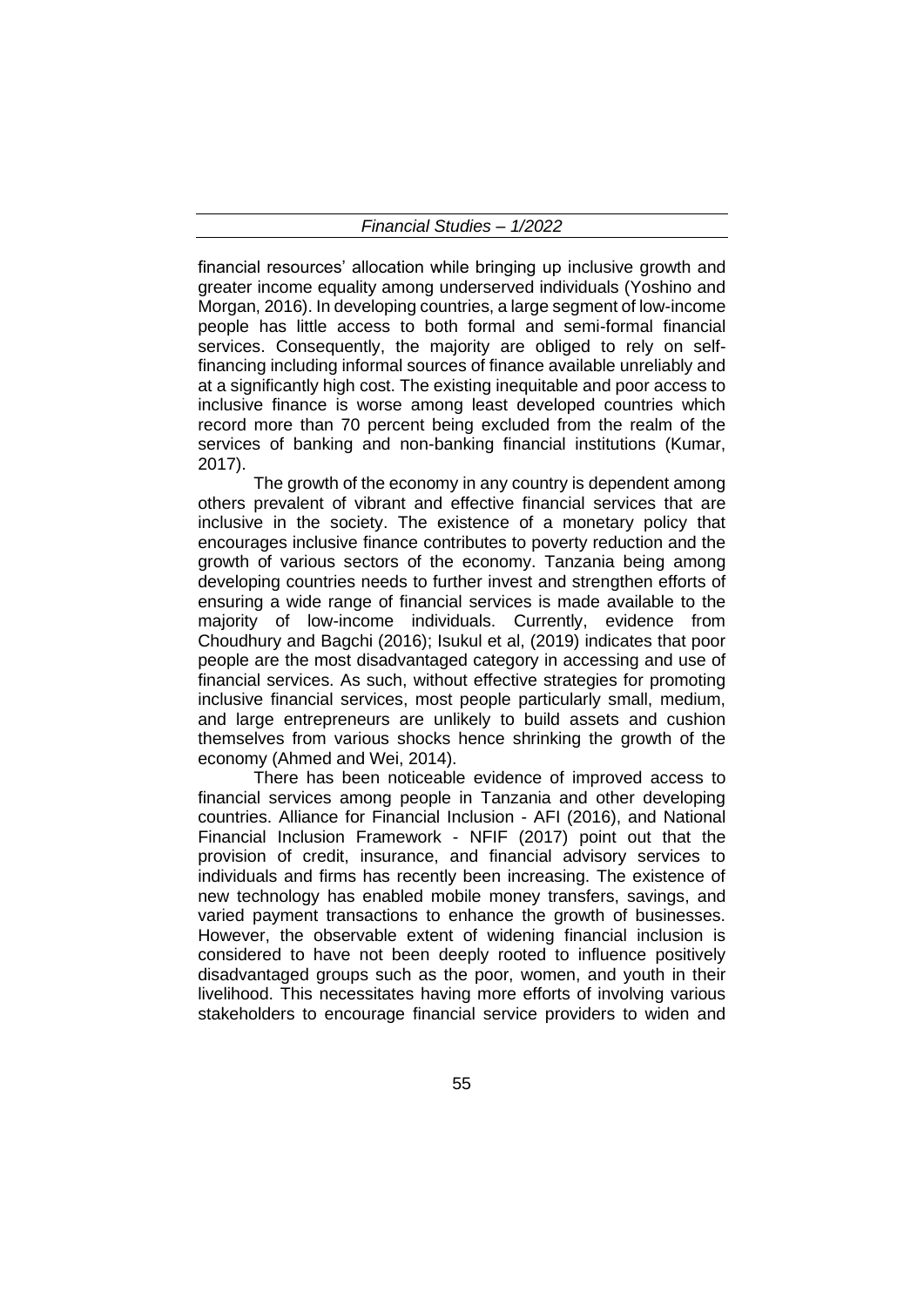deepen the outreach of their services to the majority of the population financially excluded (Lotto, 2018; Demirgüç-Kunt and Klapper, 2012b).

Inclusive financial development has been a concern of various stakeholders both nationally and internationally. In Tanzania, the Banking and Financial Institutions Act, 2006 (BAFIA 2006) provided the foundations for licensing, regulation, and supervision by the Bank of Tanzania to different deposit and non-deposit-taking institutions such as banks, microfinance entities, and other financial institutions. BAFIA 2006 integrated microfinance companies into the entire system of national financial institutions. Moreover, BAFIA 2006, provides recognition to non-bank formal financial institutions hence the microfinance institution, Insurance companies, and Social security institutions. Microfinance institutions for example were recognized as legal businesses and an integral part of the national financial system in Tanzania. This intends to hasten the spread and use of financial services for the majority of the needy individuals (Rubambey, 2005; Nyamsogoro, 2010; NMP, 2000; NMP, 2017).

The deepening and intermediation of the financial sector in Tanzania have been growing gradually to reach individuals interested in accessing financial services. The slow-growing demand in up taking financial services to people retards the initiative towards broader efforts of ensuring that services reach both center and peripheral dwellers (Demirgüç-Kunt and Klapper, 2012a). FinScope (2017), has reported a low level of growth in financial inclusion in Tanzania. This report reveals only 16.7 percent of individuals engaged with the services of the banking sector in Tanzania. This was an increase of only 2.7 percent from the study findings as observed by FinScope (2013). Furthermore, FinScope (2017) indicates individuals engaged and used financial services from other formal financial providers than banking institutions constituted 48.6 percent. This meant a significant increase of only 5 percent from the previous report released via the same source. On the other hand, NFIF (2017); FinScope (2017) have recorded that about 28% of adult Tanzanian are completely excluded from accessing financial services. The existence of such escalating figure has raised concern which calls for necessary strategies of encouraging individuals to access and use financial services.

Sinclair, (2001); Oshora, et al (2021) added that if the majority of productive age are financially excluded from using financial services, it may result in a considerable negative impact on the growth of the economy. In addition, Were, et al, (2021) pointed out that when a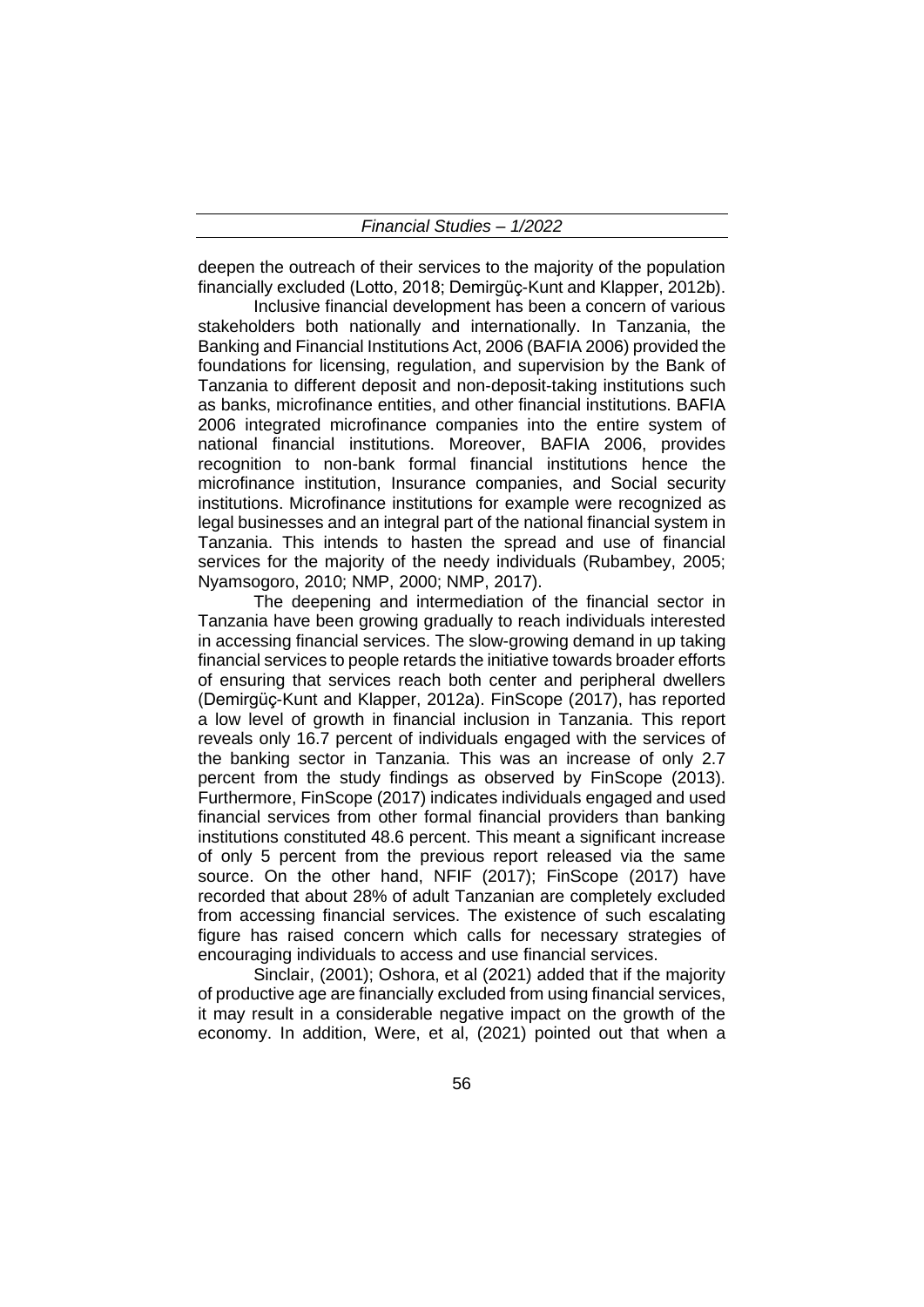country does not have implementable policies of inclusive finance, there is a danger that most business and productive sectors are being financed by informal practices hence lowering the output of the economy. Turvey, (2017) noted when people avoid using formal financial institutions it indicates there is more saving in informal ways such as keeping cash at home or buying illiquid assets, which may be costly, risky, or inconvenient.

Individuals have been taking up existing financial institution services quite gradually. Singh, (2017); Clamara et al. (2014) considered that to be a drawback to efforts to promote financial inclusion. It is also argued that most banking institutions exhibit some conditions including the presence of minimum account and loan balances and account fees including the presence of difficult documentation requirements for their customers. Such conditions negatively influence towards outreach mission of financial service providers. Consequently, eligible clients for using financial products and services ignore financial institutions' financial and non-financial services. Their decision to decline using formal financial services may result in relying on informal financial service providers including selffinancing which bears higher costs and is unreliable. This challenge has been prevailing across many developing countries including Tanzania. On the other hand, Atkinson and Messy (2013) add that the quality of services has a significant contribution to customer satisfaction because it is affected by various factors such as human interaction, physical environment, value, price, performance, etc.

The need for developing an inclusive financial sector has been a concern of many stakeholders such as policymakers, academicians, and practitioners. This has raised the need for devising various strategies in addressing observed barriers impeding far-flung rendering, and uptake of conventional financial services in most developing countries. Tanzania has recognized the role of inclusive finance in empowering individuals economically and socially, by embracing various regulations and policies encouraging the proliferation of the financial sector in the country. The existence of the National Microfinance Policy - NMP, 2000 and 2017, respectively, and the National Financial Inclusion Framework - NFIF, 2017, among others, have contributed to the growth and outreach of the financial sector in Tanzania. There has been an increasing demand for using non-bank financial institutions such as microfinance services, insurance, and social security institutions in Tanzania. The growth of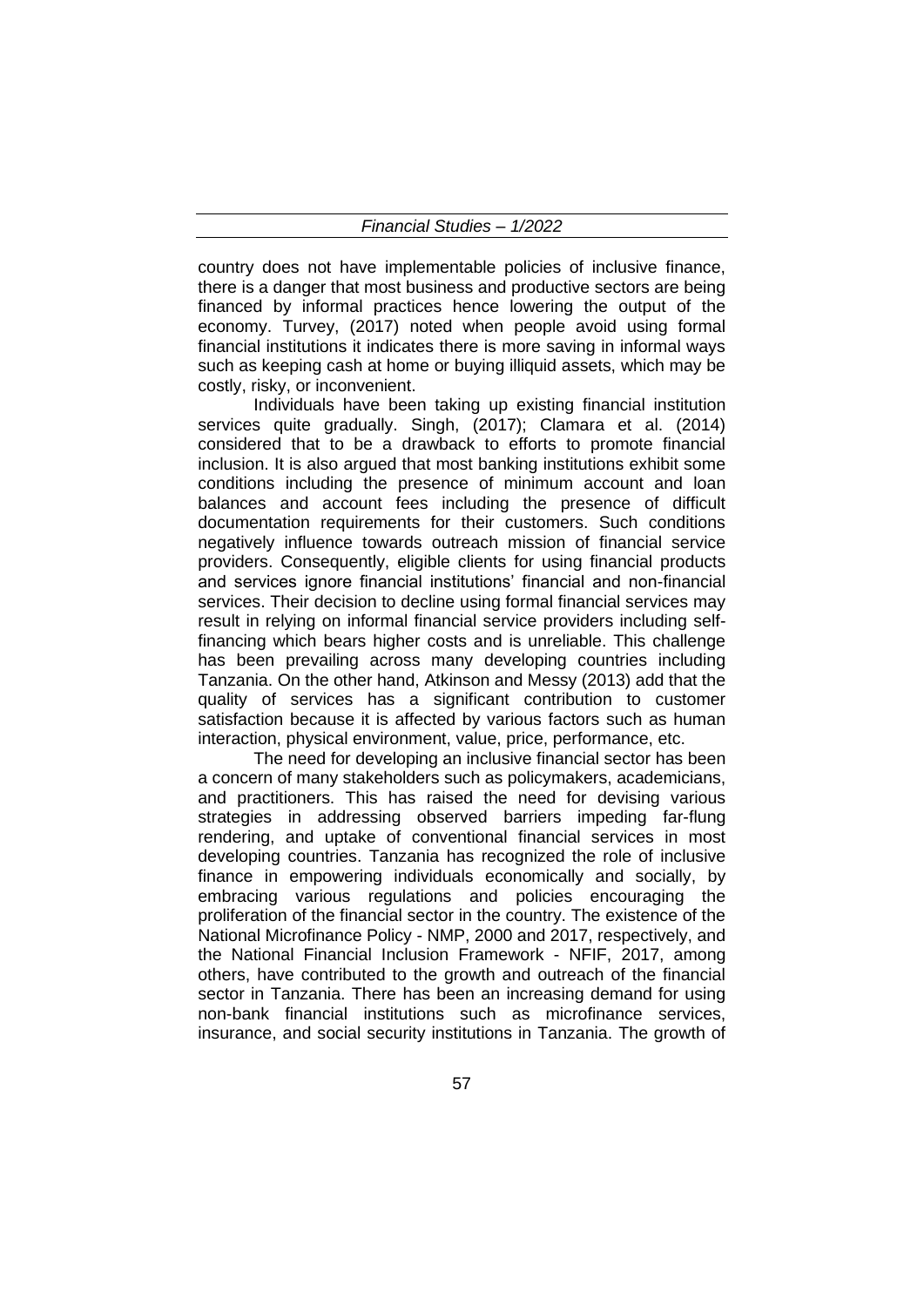microfinance, for example, is attributed to its existence in semi-urban and some peripheral areas with easy access to credit services contrary to the spreading of banking services.

On the other hand, Beck, (2007); Beck, & Demirguc-Kunt, (2006) state that the problem of financial exclusion is more prone to the poor than the non-poor individuals. While most low-income individuals are detached from the financial system, those few accessing financial services are being charged very costly. Consequently, they have been discouraged from further access since these institutions have been deepening their poverty than assisting them. However, most financial institutions explain high-interest rates charged to their clients for several arguments – including a high risk of microcredit, high fixed costs associated with small loans, financial institutions' operating expenses, and the need for profits to enhance sustainability than depending on donors Isukul and Tantua, (2021). In so doing, the poverty penalty is a relatively higher cost shouldered by the poor compared to the non-poor while accessing financial markets and services (Brown, et al, 2015).

Most practitioners and various stakeholders are in favor of the strong financial sustainability of banking and non-banking financial institutions for enhanced outreach of services. Conversely, it is noted that most deprived people fail to benefit from available financial services and remain excluded. Accordingly, in order to invite the majority of low-income people into up taking various financial products, financial institutions must design products and services that meet clients' demand at bearable rates. On the other hand, semi-formal financial institutions should not follow the example of commercial enterprises whose main objective is to earn large profits (Triki and Faye, 2013). Instead, to moderately package their financial products in a manner that can be accessible in an affordable way to individuals excluded from financial service. Therefore, concerted efforts must be devised to address the barriers hindering widespread supply and uptake of formal financial services in most developing countries. This will contribute to the reduction of poverty as the majority would have the capital for initiating business and entrepreneurship projects to improve their incomes and growth of the country's economy for sustainable development (Beck, et al, 2007).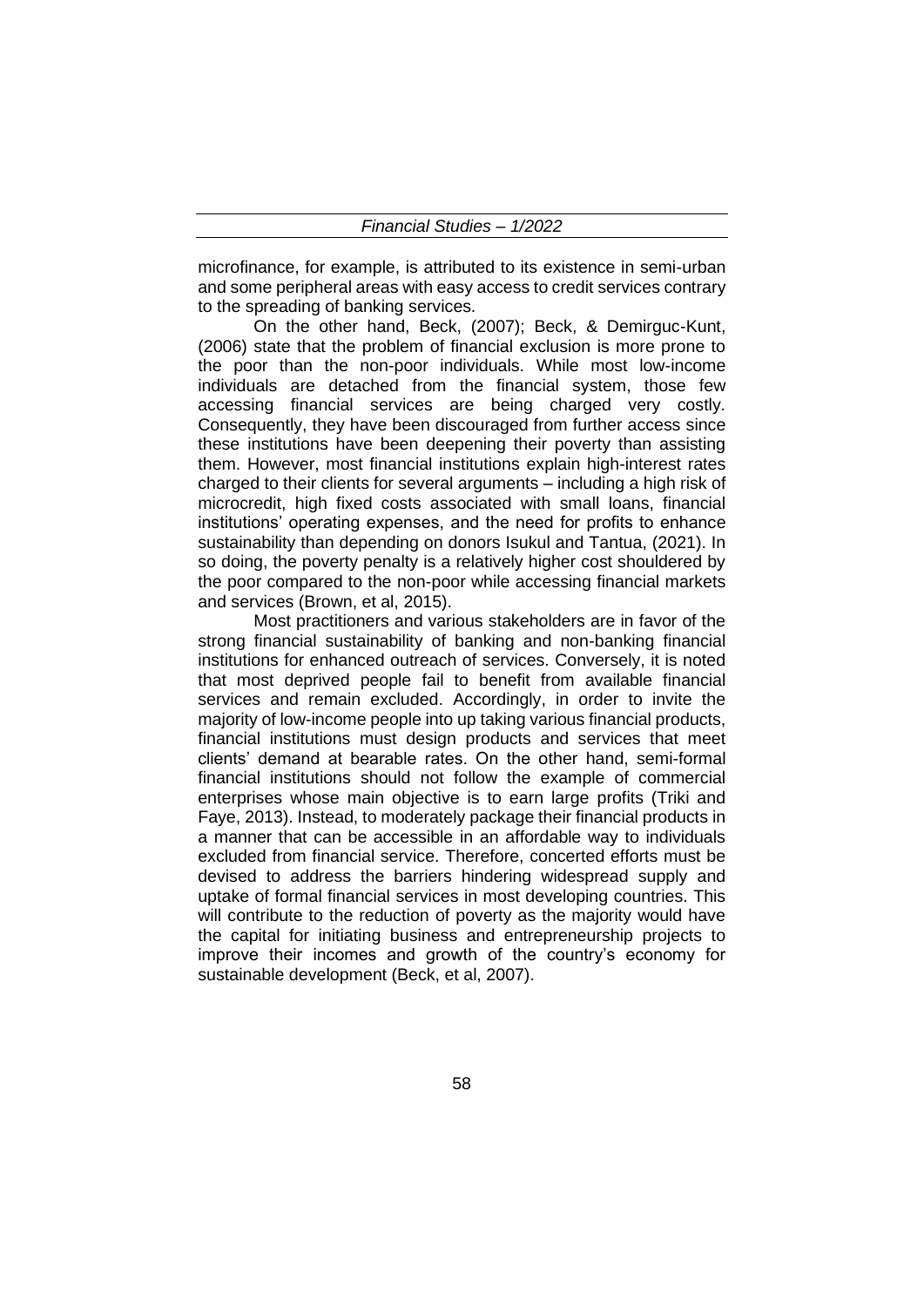## **2. Literature review**

Inclusive finance facilitates socio-economic development and the reduction of poverty among individuals and the country at large. It also guides to enhance the effectiveness of monetary policy transmission and stabilizes the financial sector in the country. Tanzania being among developing countries, realized the role of financial services as explained in its national development vision and poverty reduction strategies for 2020 - 2025. The need for financial services especially for the poor and underserved cannot be overemphasized, since they are highly unreached by formal financial institutions. As a result, they are unable to capitalize on their meagre resources on investment opportunities to unchain from poverty circles (Mandell, and Klein, 2009).

Atkinson and Messy (2013) defined financial inclusion as the process of promoting affordable, timely, and adequate access to a wide range of regulated financial products and services and broadening their use by all segments of society, through the implementation of tailored existing and innovative approaches including financial awareness and education to promote financial well-being as well as economic and social inclusion. Similarly, financial inclusion involves the degree of access of households and firms, especially poorer households, and small and medium-sized enterprises (SMEs), to financial services (Yoshino and Morgan, 2016).

The existence, availability, and measurement of financial inclusion have been an issue of concern to most academicians, policymakers, and interested parties. However, the agreeable measurement for financial inclusion involves the percentage of adults 15 years old and above, who reported having at least one account in their name with an institution that provides financial services and emanates under some form of government regulation (UNCTAD, 2021)

On the other hand, financial exclusion refers to the inability to access necessary financial services in an appropriate form due to problems associated with access, conditions, prices, marketing, or selfexclusion in response to discouraging experiences or perceptions of individuals/entities (Sinclair, 2001). Similarly, Chant Link & Associates, (2004) explains financial exclusion as a lack of access by certain consumers to appropriate low-cost, fair, and safe financial products and services from mainstream providers. Financial exclusion has been an issue of concern in the community since it applies to lower-income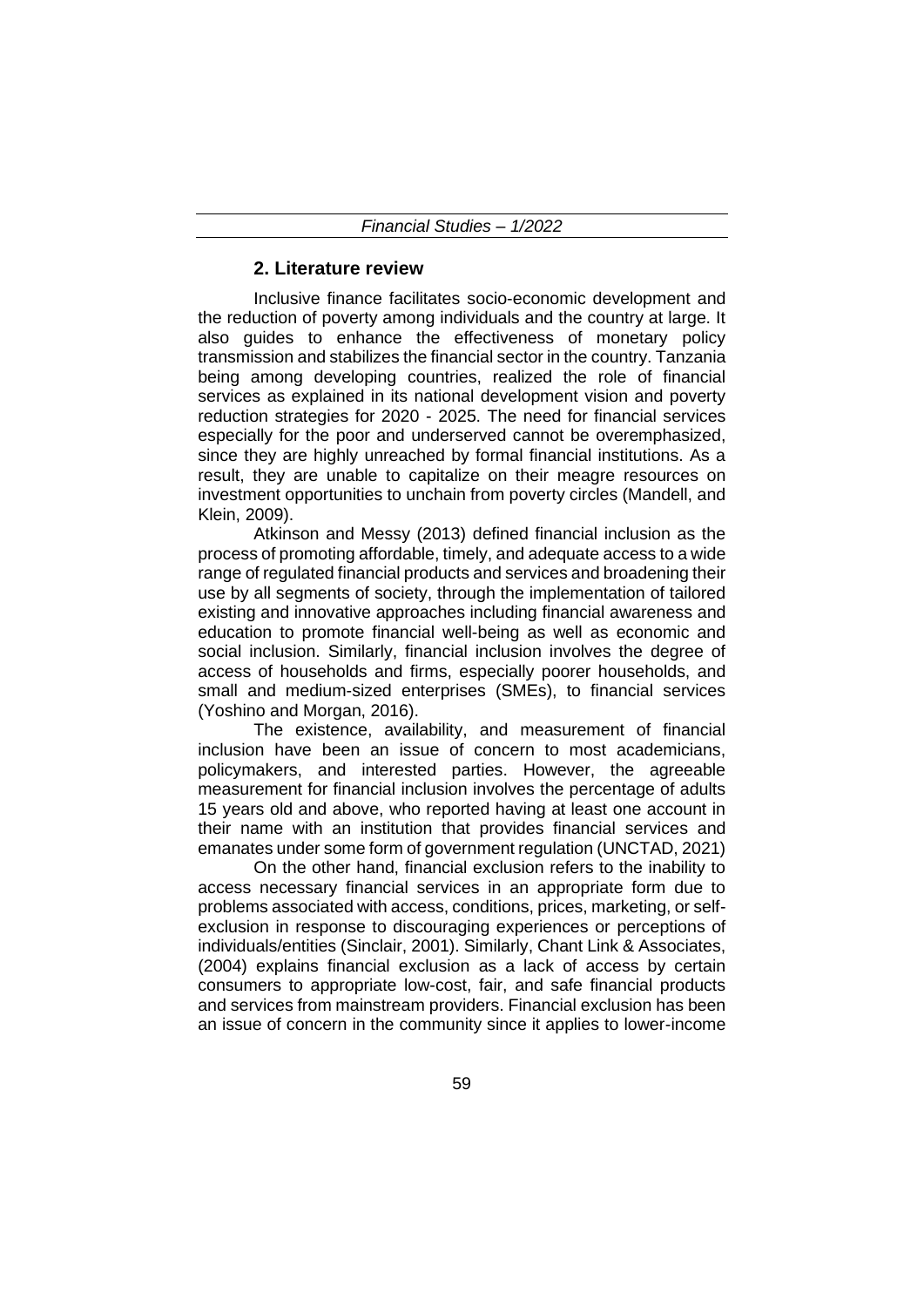consumers and/or those in financial hardship. Financially excluded people typically exhibit some characteristics including – a lack of a bank account and the financial services associated with it. Similarly, reliance on alternative forms of credit such as doorstep lenders including pawnbrokers. In addition, lack of other key financial products such as insurance, savings products, and pensions. Therefore, individuals who are unable to access basic financial services are likely to pay more for managing their money. At times, they find it cumbersome to plan for the future while also becoming over-indebted and being financially stranded (Llanto, 2015).

Tanzania has been setting up a stage to deal with the existing gap in accessing financial services since the commencement of financial sector reforms in the early 1990s. The presence of these reforms enabled private players in the financial sector that increased competition in banking and non-banking financial institutions. Villarreal, (2017) posits that the existence of vibrant Micro, Small, and Medium Enterprises (MSMEs) is the engine of economic growth in any developing country with high unemployment rates. When these people are capacitated through accessing financial services, they are likely to contribute to individual's income and the country at large (NFIF, 2017). The role of financial institutions in enhancing effective financial inclusion is obviously very significant. The presence of a wellfunctioning financial sector will ensure financial products offered are linked to the demand of the customers to be served so that individuals excluded benefits from financial services (Sigalla, and Carney, (2012.

Empirical studies by Brown, et al, (2015); Oshora, et al, (2021) revealed there is a relationship between financial inclusion and economic growth having impacts on individuals and the country respectively. The existing positive influence indicates there is the potential growth of financial development, level of economic growth, and reduction of income inequality in the society. When a country has well-rooted and equally involving financial services for all people, that would likely fasten socio-economic development by encouraging wider business investment opportunities. In addition, when individuals are involved with basic financial transactions, they increase households' abilities to accommodate themselves to a variety of challenges and enhance consumer confidence. More importantly, financial inclusion widens access to financial services and distributes economic opportunities, particularly among poorer households and businesses. (Ahmed and Wei, 2014).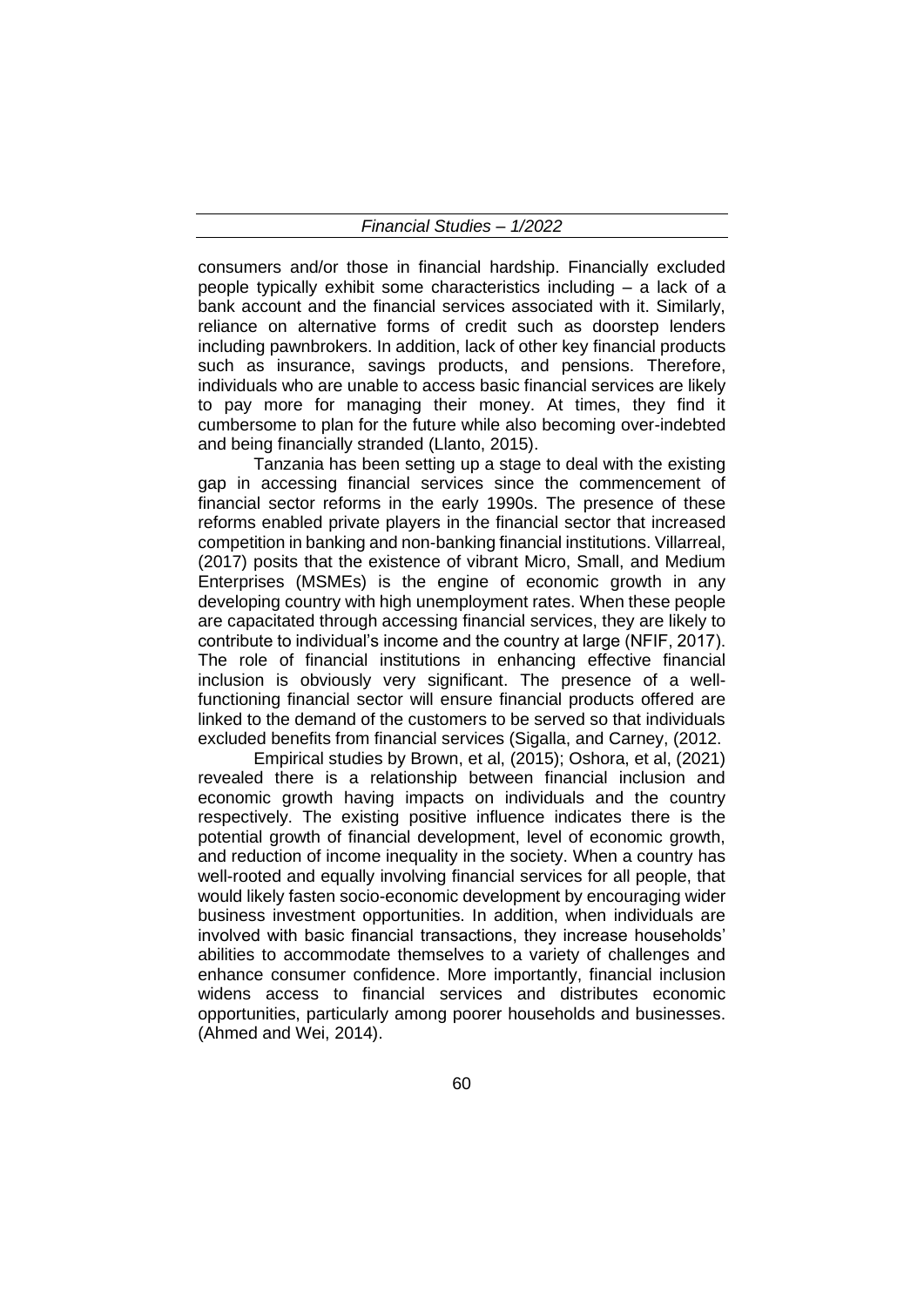Moreover, Gutierrez-Nieto et al. (2017) found that among the factors influencing financial inclusion were high-quality institutions, efficient legal rules, strong contract enforcement, and political stability contribute more to financial inclusion. The presence of these characteristics guides positively influences individuals to engage in using financial services. On the other hand, studies identified some other parameters which induce challenges in up-taking and use of financial products and services, including high costs of opening and using bank accounts, high distance to reach financial institutions, and in-existence of trust in the banking sector to have negatively influencing access and use of financial services.

The influence of financial inclusion on economic development in developing countries has equally been observed in Demirguc-Kunt and Levine (2007) that gender issues existing in a society strongly and positively influence financial inclusion. It is argued that there is a substantial difference between men and women regarding borrowing and savings services offered. It is known that men do formally borrow and are likely to save more than women due to factors related to income and asset ownership. As such women have consistently been neglected because of their inferior level of income, lower financial literacy, and less business experience, hence relying more on informal financial services. These informal financial services hardly do have a variety of products, offered in a sustainable manner, and usually charge very high costs. Consequently, they have been unfriendly to individuals excluded from financial products and services to ease their economic hardships.

Krumer-Nevo et al. (2017) observed that most rural communities have been excluded from services offered by financial institutions such as credits, savings, and payment services among others. These services could have acted as catalysts to enhancing various businesses leading to economic development. The existence and outreach of financial services to the majority of needy individuals helps widen operations in the financial system by developing saving culture among the rural population. According to Beck (2007) when low-income groups are brought nearly within the perimeter of formal financial institutions such as the banking sector. It guarantees they get protected of their financial wealth and other resources from underutilization and mismanagement. Furthermore, financial inclusion helps individuals to easily access a variety of credit products related to their needs and requirements. This helps mitigate the exploitation by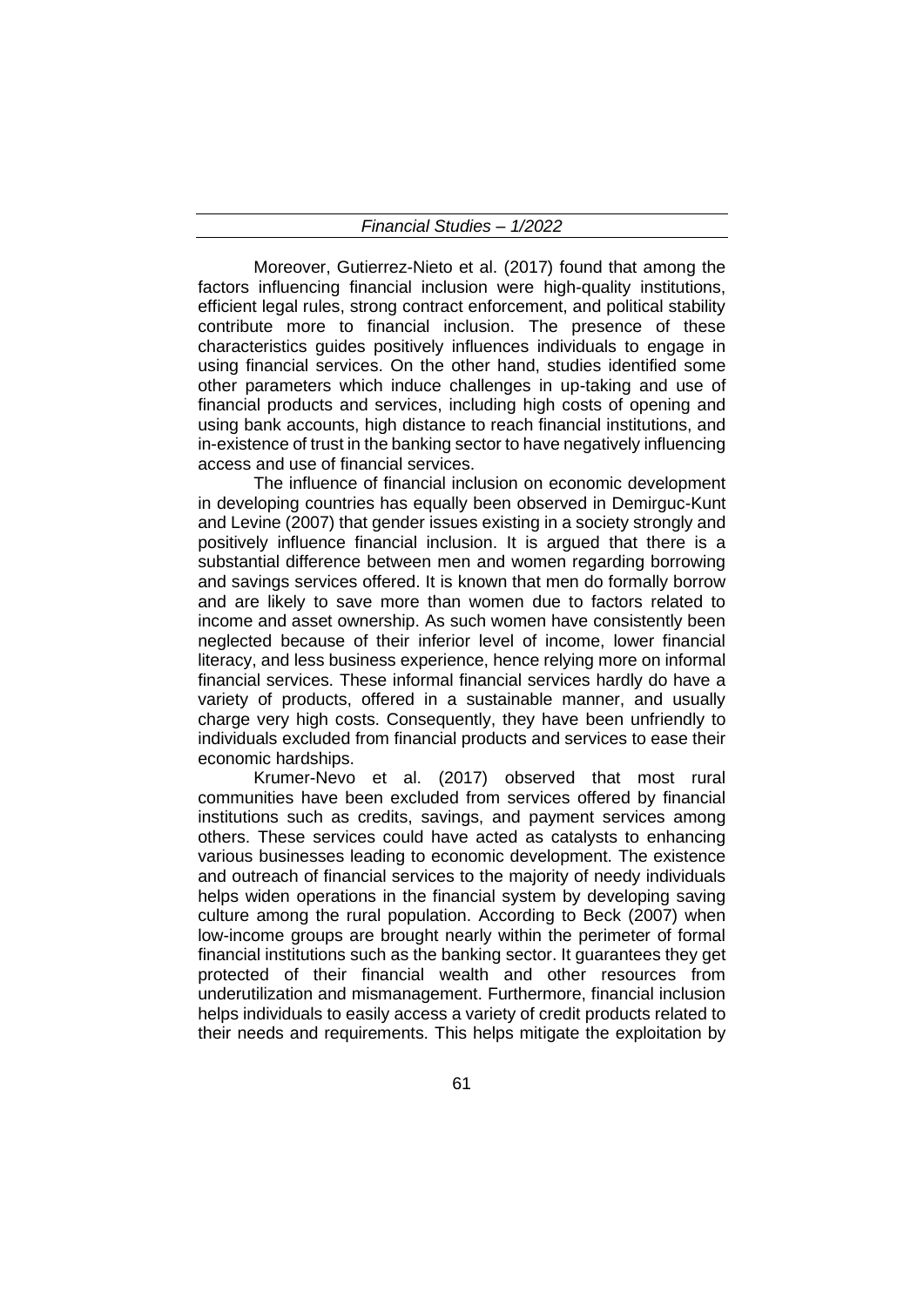various moneylenders whose credits are more of a burden to lowincome individuals.

#### **3. Materials and methods**

This study focuses on reviewing and analysing various studies related to financial inclusion in developing countries. It intends to further shed light on the extent to which existing academic articles addressing issues of financial inclusion have contributed. In this qualitative systematic literature review, an emphasis was to employ a specified approach that would aid to minimize bias and omission of relevant studies. In this case, a survey of databases with relevant literature using specified keywords and subheadings was considered. In addition, an author-driven review approach was accordingly applied. This implies that appropriate relevant literature was reviewed from the author's interpretation than from the point of the concepts of view. The method is considered relevant since issues regarding financial inclusion, cost and implication have been challenging while influencing varying practitioners and policymakers in most developing countries.

In this process, the researcher re-examined published academic articles in the area regardless of their years of publications. Four main database search engines such as Lycos.Com; Science direct; Google scholar and Z-library were used to download the reviewed articles. These databases were selected because they are among the largest and most popular online search engine databases used in financial inclusion and exclusion studies respectively. The initial search contributed to 79 articles, but after reading all the articles twice. Finally, the search ended up with 27 relevant articles in this study used in the analysis, where published articles in the area of financial inclusion and exclusion in Tanzania and other developing countries were included in the study. The decision to include an article in the analysis was based on the relevance of the articles to the themes of the study. This intensive desk review of existing literature involved fulllength published papers in peer-reviewed academic journals mainly in financial inclusion. Thus, conference papers, book reviews, abstracts, and editor prefaces including conference proceedings were not included in the analysis since were considered to have limited contributions to the available existing knowledge. Moreover, references cited in the published articles were traced to evaluate their relevance in the study.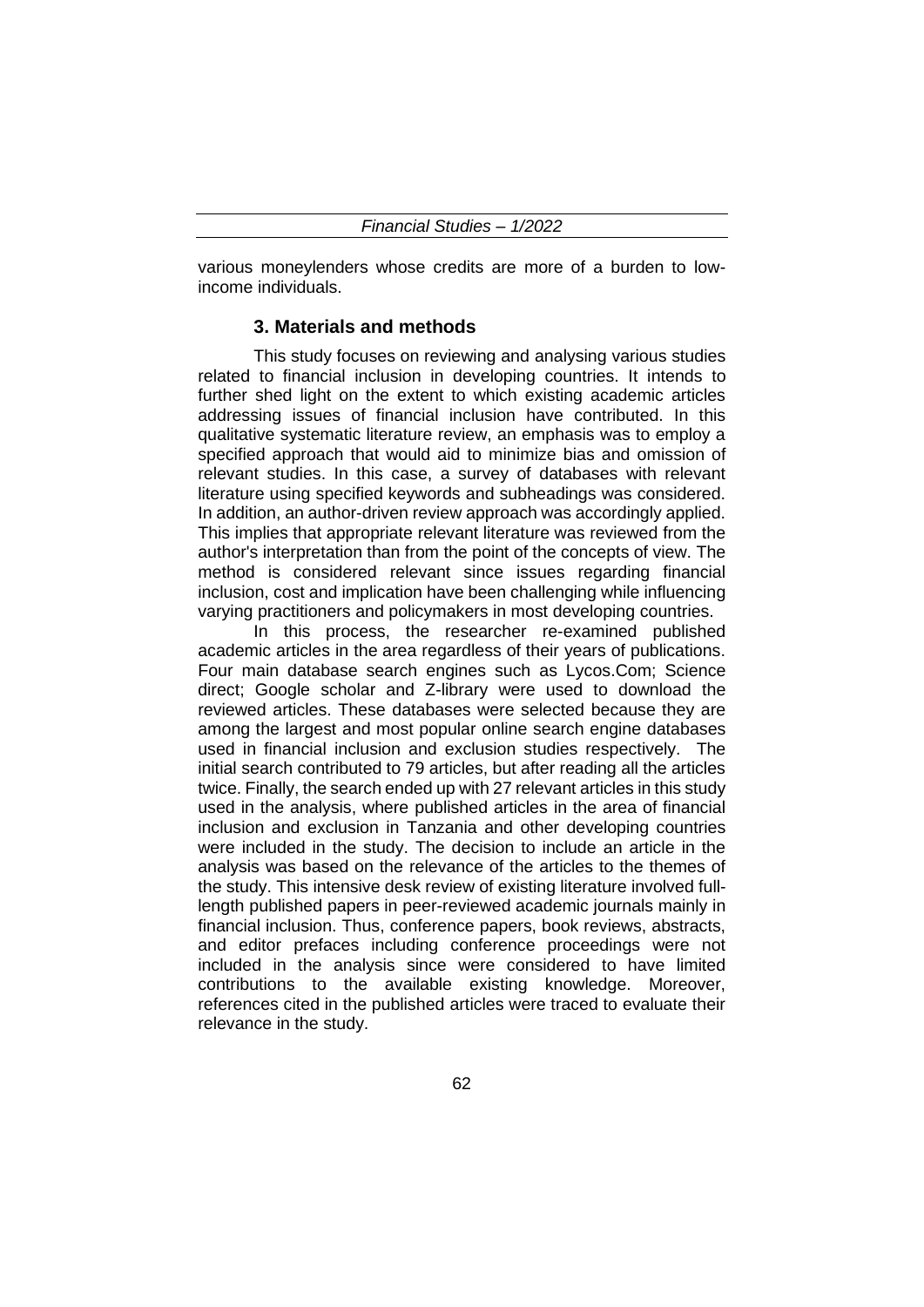After getting the final list of articles, analyses were done using content analysis. The content analysis tool was selected because it is a flexible method for analysing text data (Cavanagh, 1997). The method was used for replicable and valid inferences from the collected data to provide knowledge, new insights, representation of facts, and a practical action guide. The approach is considered relevant and a common data analysis method in social science (Berg, 2009). It entails a careful, detailed, systematic assessment and interpretation of specific body material to enable identify patterns, themes, biases, and meanings. As such this technique helps identify available meaning in the text while maintaining a qualitative textual approach (Elo and Kyngäs, 2008). The use of this approach when it is carefully undertaken offers replication of outcomes, and also this method is analytically flexible (Duriau et al., 2007). In addition, this technique can be applied for inductive and deductive research (Elo and Kyngäs, 2008) including the ability to allow varied analyses to be executed by using qualitative or quantitative methods ((Duriau et al., 2007).

## **4. Discussion of the study findings**

#### **4.1 Obstacles to financial inclusion**

Literature on financial inclusion and economic growth reveals that enhancing financial inclusion at micro, macro, and institutional level contributes to economic growth. Isukul and Tantua (2021) maintain that the availability of affordable financial services to people has a positive influence on their living standards. Traditional banks and other formal financial institutions facilitate transactions that help the underserved to smoothen consumption and build their financial base. Unfortunately, the majority of Small and Medium Entrepreneurs (SMEs) including other low-income individuals have not been capacitated to access financial services such as mortgages, insurance, and pensions to enhance their livelihood. The existing increasing rate of individuals that are being financially excluded has worried various stakeholders in developing countries. Krumer-Nevo et al. (2017) indicate outreach of financial services is limited to urban dwellers, but even the majority of the urban area are unable to access such services due to various reasons. On the other hand, the situation is worse for individuals living in suburban and rural areas. The development of the financial sector has not been inclusive to enable them to enjoy the services effectively. The widening gap between individuals using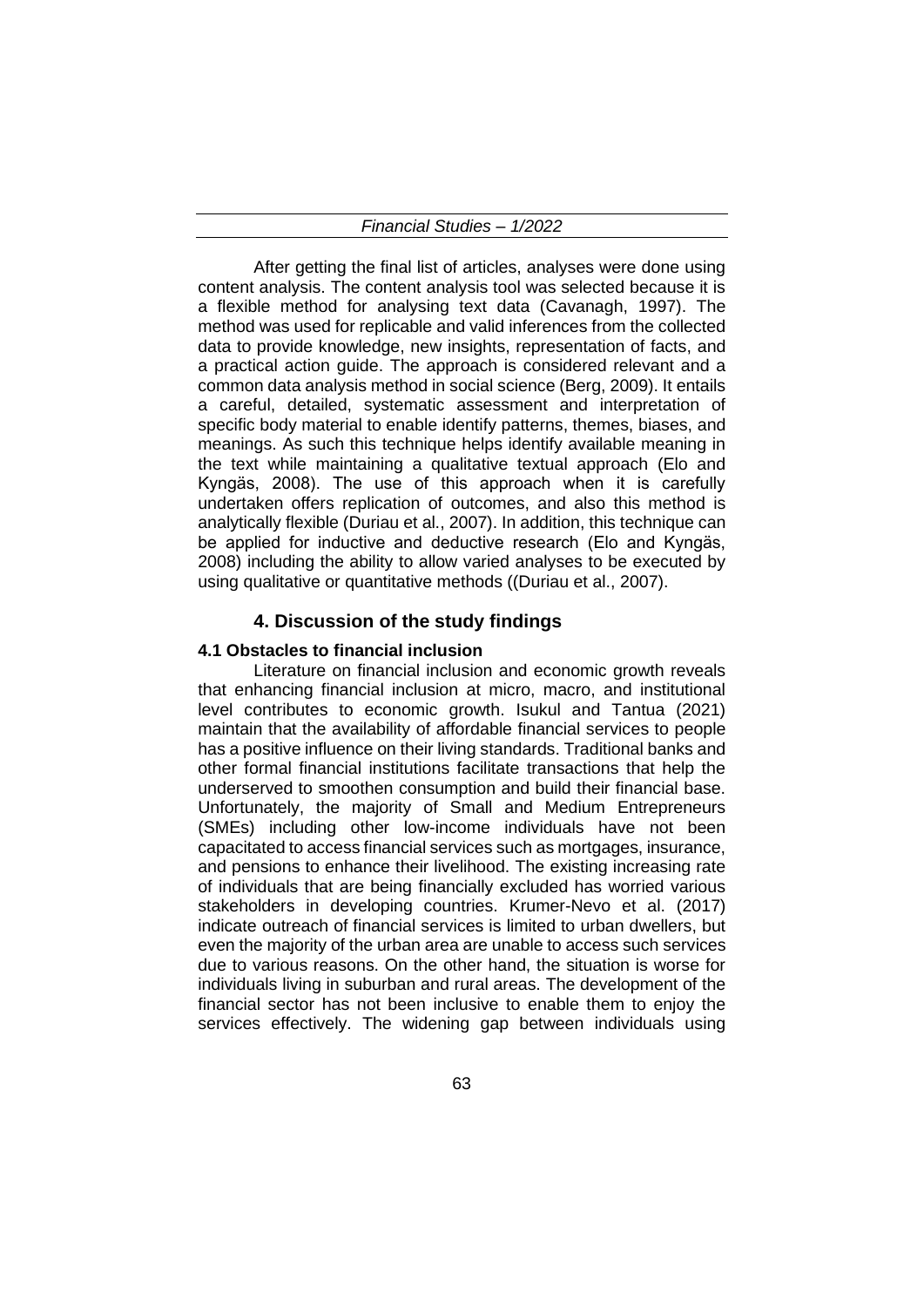financial services and those excluded, has been an issue of concern among policymakers, practitioners, and other stakeholders in developing countries. In developing countries, for instance, the traditional banking business tends to be out of reach for the rural poor as operating functional bank business offices is not a profitable and viable option (Visconti, 2016).

There are various factors influencing the supply and demand of financial services for low-income earners and firms. Low bank branch penetration in rural areas is mentioned among factors retarding financial inclusion efforts. Banking institutions being the main financial intermediaries have not invested much into the provision of financial literacy to enable underserved communities to engage with banking services. In addition, the traditional banking system tends to be unfriendly to individuals who are poor and do not own any resources that could guarantee loans in most developing countries. Consequently, the rural and semi-urban poor people find themselves excluded from the realm of accessing financial services (Allen et al., 2014).

Furthermore, the existence of stringent laws, regulations, and policies introduced by the government is considered to adversely influence efforts instead of encouraging financial inclusion. In Tanzania for example, there have been appreciable efforts to enhance financial inclusion through mobile financial transactions. The existence of such services has encouraged the majority of rural and urban people to engage with various financial services. However, recently the government of Tanzania in its 2021/2022 budget has introduced taxes on mobile money transactions aiming at widening and increasing revenues. These efforts are intended to enable the government to increase financial resources for various services to its citizens. However, such a government decision has been perceived negatively by various stakeholders in a view that it is likely to decelerate efforts of increasing the breadth and depth of financial inclusion for the majority of low-income and disadvantaged individuals. Consequently, many operators of mobile money transactions have unexpectedly experienced a reduction of users in this type of service delivery. Currently, evidence still shows most low-income people both in rural and urban are continually in a view of disengaging from using mobile financial transactions. Therefore, this may result in deteriorating efforts already in place to the widening provision of financial services among individuals in the country (Maurer, 2012).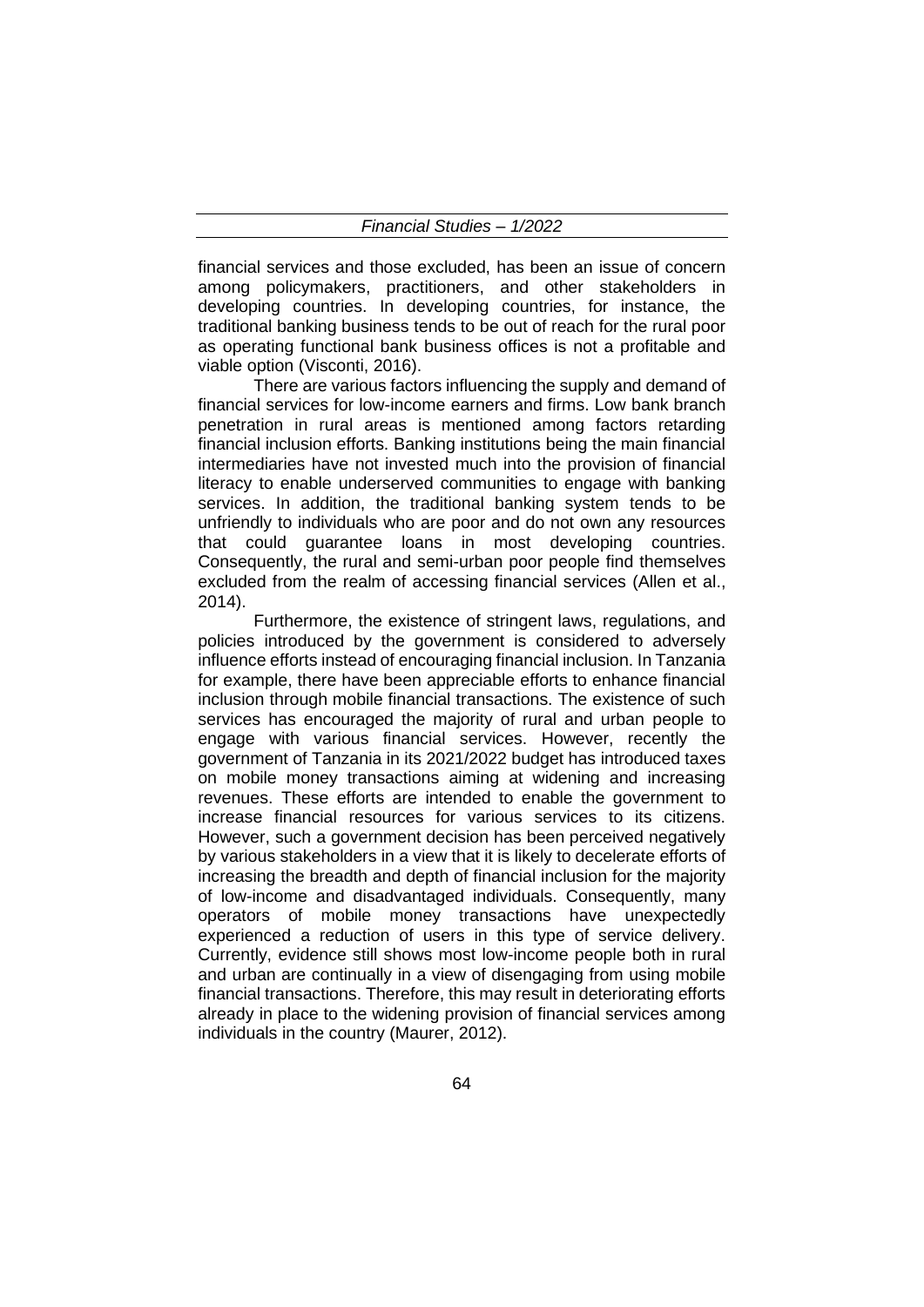#### **4.2 Barriers of financial inclusion to women**

Existing research globally reveals that women have lowly been accessing formal financial services compared to men. The situation is the same in Africa in which available data shows that 4 out of 5 women are lacking access to financial services. The challenge to the use of financial services among individuals is more critical in rural than urban areas due to effective distance, making high cost in facilitating transportation infrastructure and low mobility of population Triki and Faye, (2013). The need to deal with the differences in the use of financial services between men and women is necessary to enhance inclusive development. On the other hand, full financial inclusion is unlikely to take its full effect without incorporating the existing diverse needs of consumers. Also, the presence of a gender gap in financial inclusion indicates that mainstreaming gender is hardly enough to build inequalities in women's financial inclusion (UNCDF, 2017).

The roadblocks to the effective execution of financial inclusion among low-income individuals particularly women and other disadvantaged groups can be classified into four aspects. These include the demand side, supply side, regulatory and infrastructure, and societal barriers.

The demand-side factors as a drawback to financial inclusion encompass limited financial capability of individuals, financial illiteracy (limited knowledge of existing financial products), lack of assets for collateral, remoteness to available financial institutions, inability to ownership of mobile phones, and lack of trust. It is argued that lack of trust is a substantial challenge to countries that do not exercise strong regulation (supervision) of banking and non-banking financial institutions. As a result, consumer protection and disclosure requirements are disregarded which deteriorates the public's confidence in using various financial products (Kempson, et al, 2004). Moreover, Triki and Faye, (2013) revealed that the majority of women are engaged in the informal sector for over 90 percent making them unqualified for formal credit services from formal financial institutions. In addition, most of them do not have ownership titles to enable them to access, use and benefit from various financial products and services.

On the other hand, the supply side drivers as a constriction to inclusive financial services among women and other disadvantaged groups include banks' risk aversion, high operational costs related to maintenance of small deposits or loans, high costs to extending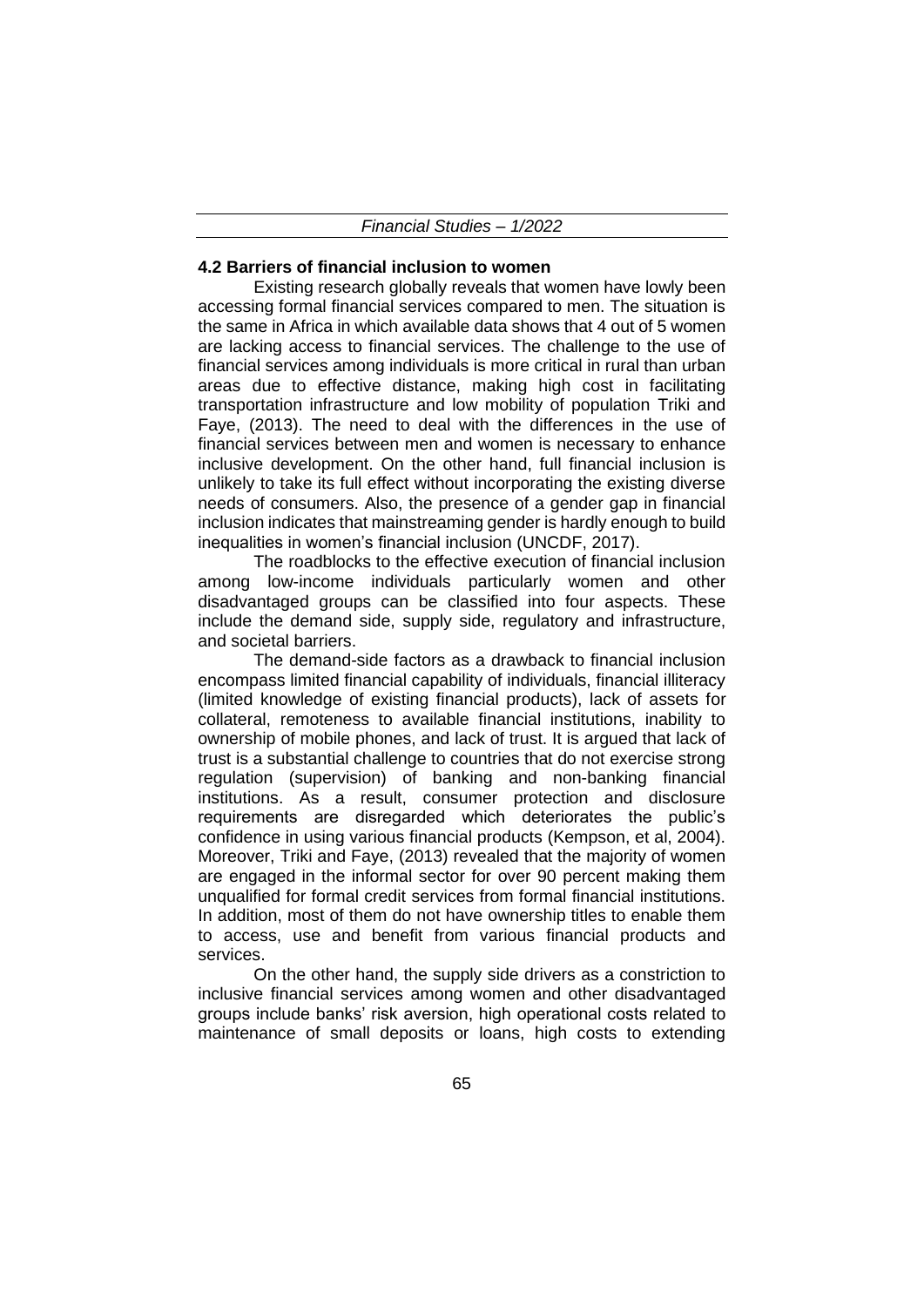financial services in small towns or rural areas, absence of convenient access points and presence of bank charges. The presence of such factors is considered to pose an unbearable bottleneck to enhancing financial inclusion. Banking institutions for example have been nailing higher charges as operation costs to their clients, rendering them to be reluctant to engage in using such services (Yoshino and Morgan, 2016). Therefore, these factors contribute significantly towards impinging widespread access to financial services to the needy population.

Similarly, Allen, et al, (2014) identified existing regulations and infrastructure to be among the obstacles undermining effective financial inclusion. The drawbacks are inadequacy of secure and dependable defrayals and settlement systems, unavailability of satisfactory bank branches, and lack of online financial services due to poor internet infrastructures. In addition, some of the regulatory factors impinging financial access involve posing stringent requirements to opening branches in rural areas. Moreover, the presence of capital adequacy and supervisory rules limits the introduction of a broad range of products such as small deposits, loans, and other financial products. On the other hand, other banking and nonbanking institutions have been reluctant of introducing regulations allowing for alternative collateral for overcoming women's constraints of limited asset accumulation (Ikpefan, et al, 2016).

Furthermore, Demirgüç-Kunt and Klapper, (2012b) explained that societal factors as constraints to financial inclusion involve discrimination against women regarding access to financial services. It has been pointed out that most women in developing countries face legal restrictions on their ability to head households, work, and receive inheritance including the prohibition to own an account. In addition, Were, et al, (2021) maintains that men have been dominating in decision making at various levels from family, village, and community which triggers low consideration of women's participation in accessing financial services such as credit products. Besides, rural women have partially been informed about various banking and non-banking financial services available to them. Consequently, rural women business owners fail to benefit from existing financial services hence increasing rates of financial exclusion. On the other hand, some individuals decide not to use formal financial products and services since it is against their customs and traditions. Therefore, financial education is needed to help them realize the benefits of using financial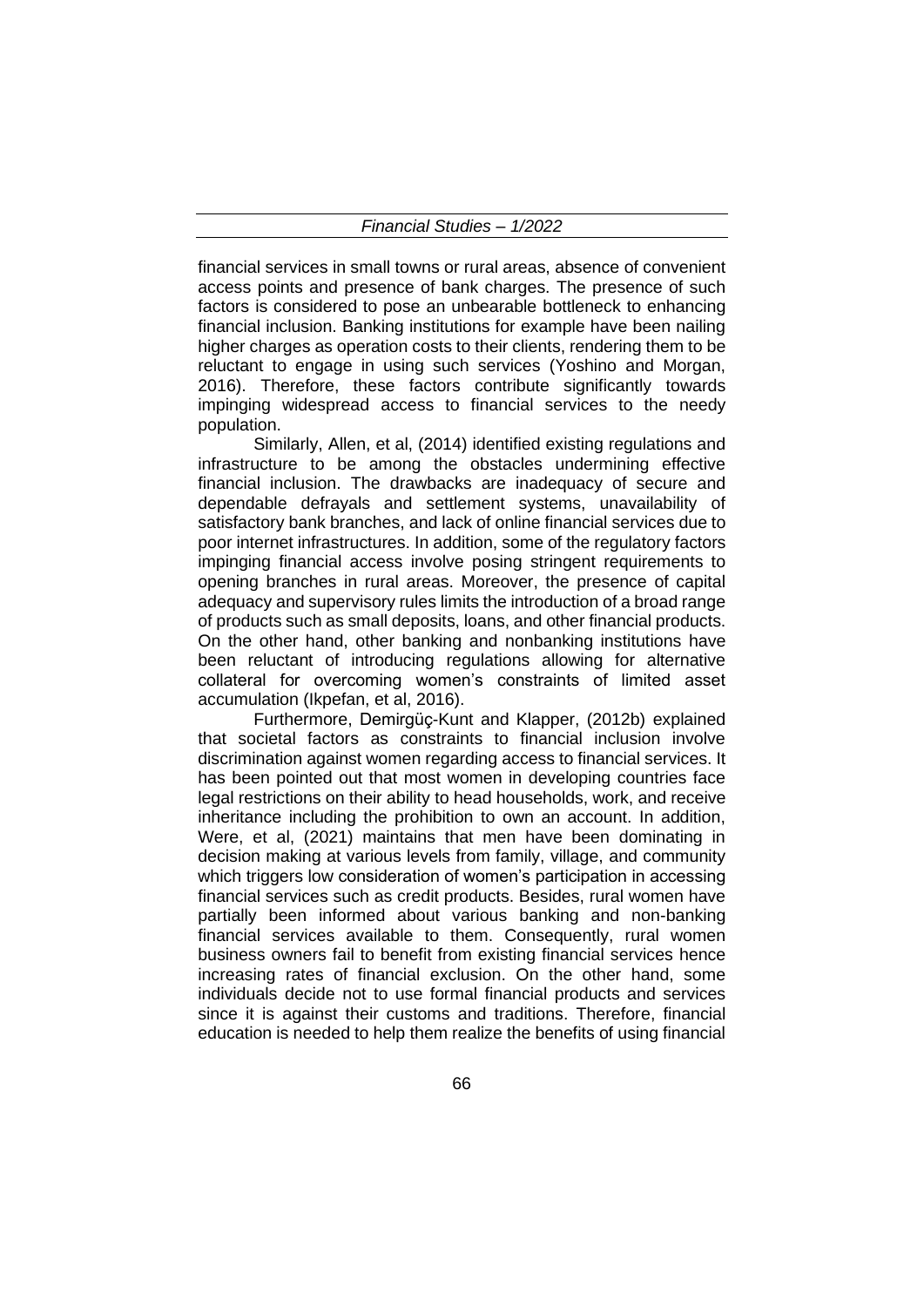services from regulated institutions for building their financial base and economic development.

## **4.3 Costs and implications of financial exclusion**

Effective utilization of financial services plays a significant role in people's lives. The majority depends on bank services such as bank accounts to facilitate payment of various bills, receive salaries, and run their businesses. In addition, financial institutions' services such as mortgages, insurance, and pensions have been helpful to users to purchase homes, and retirement services and protection from various risks (NFIF, 2017). However, there are individuals lacking access to financial products and services from banking and non-banking financial institutions. Those who are financially excluded have been facing difficulties to plan for the future, including incurring significant costs to manage their money in the long run. Financially excluded people for example cannot access affordable financial products and services that are accessible at their disposal. They face hurdles to obtain credit and other financial services since they lack operating accounts. Financial exclusion, therefore, adds costs on various services to individuals for being vulnerable to illegal and/or high lending costs together with encouraging socioeconomic exclusion (Choudhury and Bagchi, 2016).

Kumar (2017) considered two aspects of financial exclusion which are intricately interwoven. Firstly, financial exclusion introduces costs to individuals or companies in terms of missing available opportunities to excel without access to finance or credit. Secondly, from a community or national perspective, financial exclusion pulls in a combined loss of output or welfare in which the society or country is likely not to realize its full growth potential. On the other hand, further observable consequences of financial exclusion include cost and security-related issues in managing cash flow and defrayments and compromised living standards due to lack of access to short, medium, or long-term loans. Also, other effects include higher costs associated with using informal credit sources, hence escalated exposure to unethical, predatory, and uncontrolled providers.

In addition, financially excluded people are further vulnerable to uninsured risks, including long-term or prolonged dependence on informal sources of finances compared to regulated financial institutions offering an affordable and wide range of services (Anderloni et al, 2008). In developing countries, individuals most likely to be unleashed from not using financial services include the unemployed,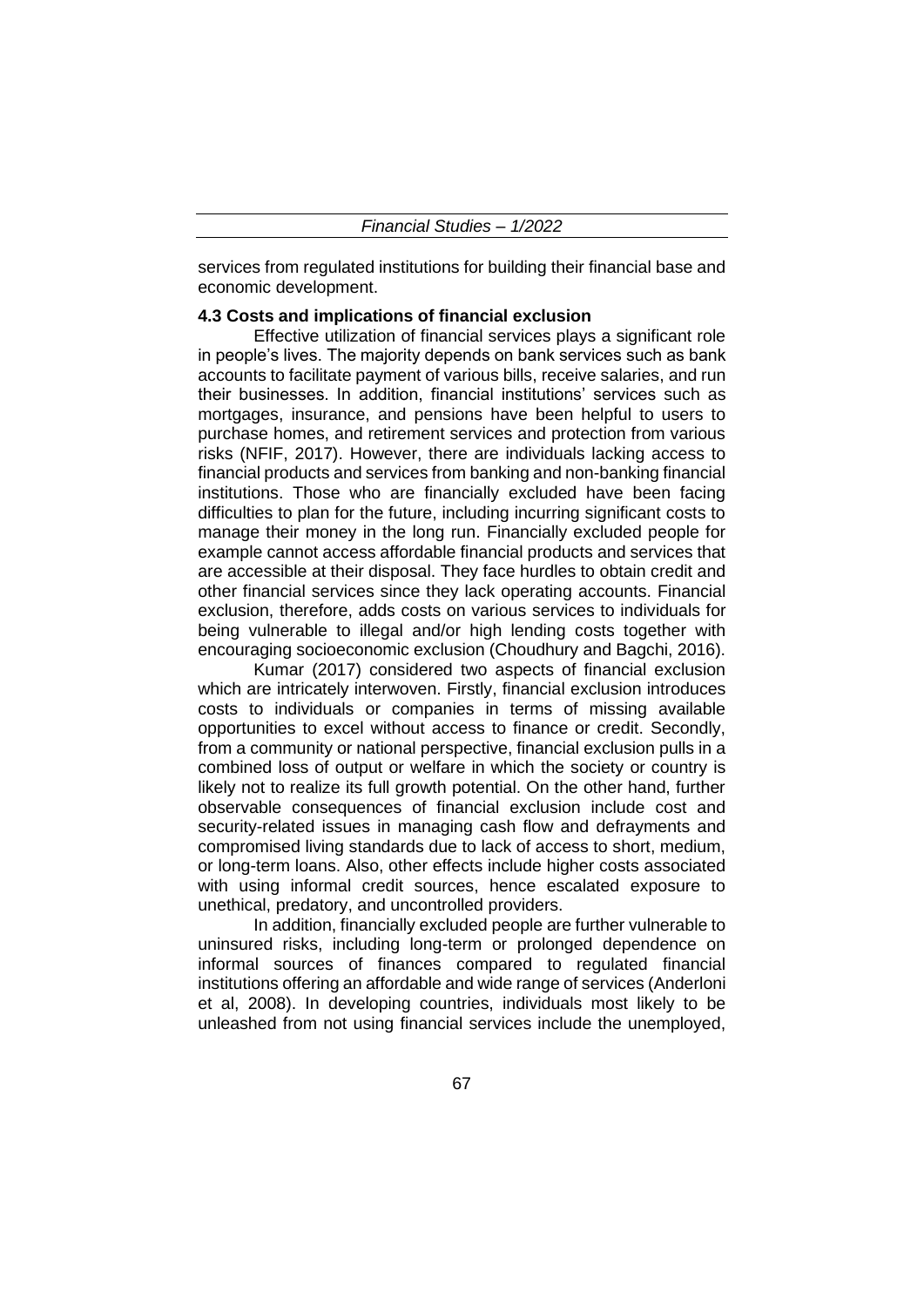those incapable to perform through sickness/disability, and single pensioners. Generally, people who are prone to be unable to access financial services are the poor and low-income category in the community.

#### **Financial exclusion and its dimensions**

There are several dimensions of the impact of being financially excluded. The analysis in this study has identified three aspects of dimensions as discussed below.

The financial consequences dimension reflects financial access difficulties for individuals without operating bank accounts when processing cheques written in their name by a third party. It, therefore, requires them to pay extra costs to enable the process and effect payment to the beneficiary while incurring more time to complete transactions. Alternatively, the same people are prone to facing challenges in the payment of various bills particularly when cash settlements are out of reach. Conroy, (2005) posits that individuals without a stable relationship with financial institutions incur higher costs in performing occasional payments of taxes, utility bills, and bank transfers to third persons. Also, other costs include raising financial complications to day-to-day cash flow management and non-financial services provided by regulated financial institutions.

Secondly, the Social consequences dimension of financial exclusion includes the absence or reduced links that accelerate individuals feeling of togetherness in society. Being financially excluded creates a sense of being disjoined with other individuals or members of the group who realizes some privileges in using banking and non-banking services. Bayot (2018) reveals that lacking access to effective use of financial products may lead to self-isolation and deprivation from social connection and relationships with friends and family. Conversely, surviving without engaging with formal savings can be problematic in two observations. People who save via informal means hardly benefit from the rate of interest and tax advantages compared to ones saving from informal financial institutions. More importantly, informal savings are much less secure than formal saving facilities. The impact of lacking formal saving avenues means escalating to non-formal lenders, which results to adversely two consequences. Firstly, exposure to higher interest rates charged by informal lenders, and secondly, borrowed customers are likely to be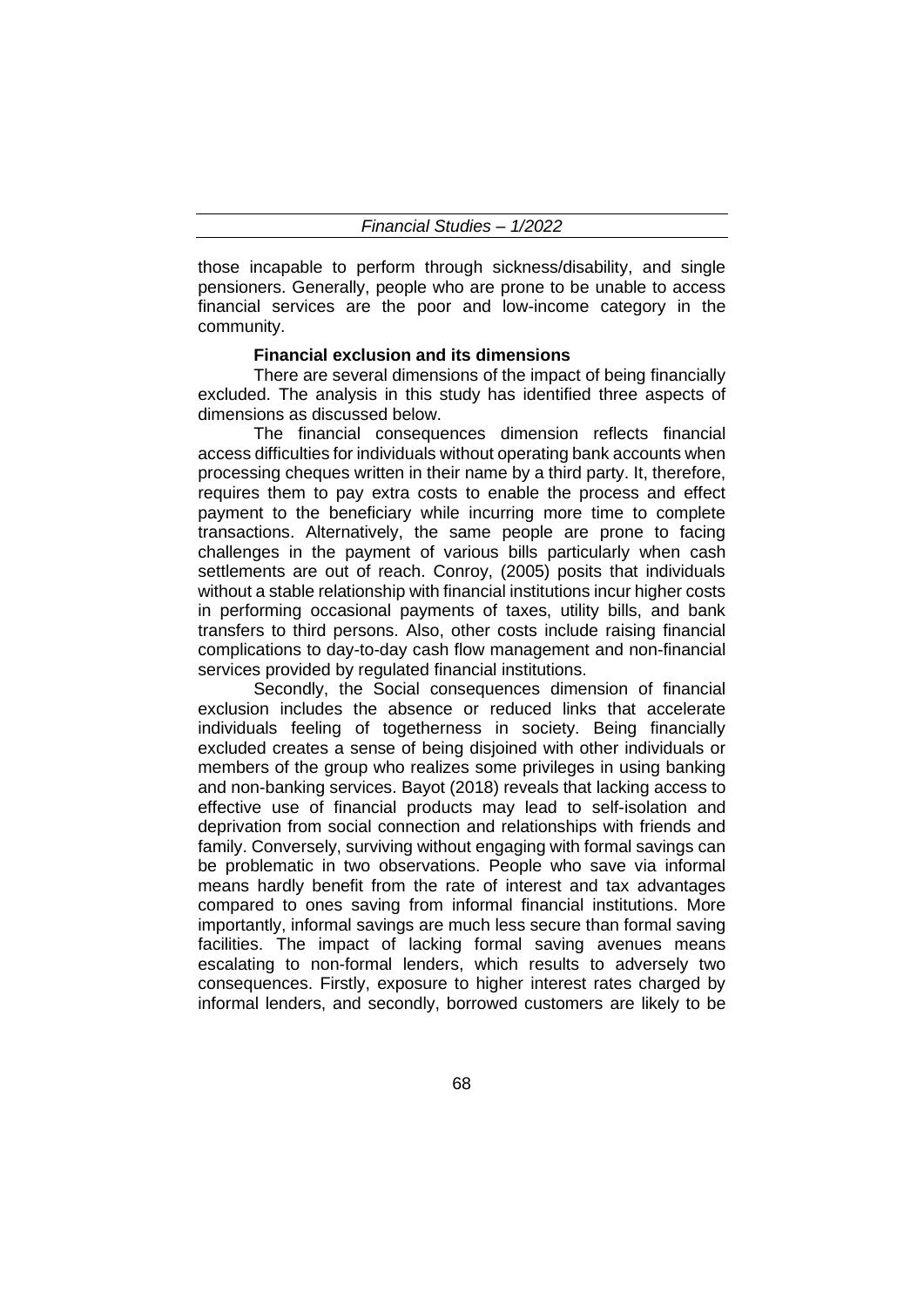unable to manage regular repayment to their creditors (Krumer-Nevo et al., 2017).

Finally, the Socio-economic consequences dimension of financial exclusion. This has wider implications due to failure to access financial services. The consequences amount to being unable to fully utilize opportunities existing along with economic activities and social welfare for enhancing the distribution of incomes and wealth. Individuals who are credit excluded from banks or other mainstream financial providers for example face negative consequences when interacting with sub-prime lenders. These have higher charges and are likely to have unstable terms and conditions for their products and services (Barboni et al., 2017). Moreover, people who are not linked to financial institutions' services face difficulties to build saving capacity from their cash flows. When saving habit is not groomed via operating a bank account, the individual's ability to cope with small financial shocks does not exist. Consequently, a prolonged state of poverty and financial hardship is extended to not only an individual but the community at large, hence decelerating initiatives for socio-economic development. Also increased financial illiteracy and poor financial habits may be the cause of financial exclusion. This leads to poor financial planning coupled with underutilization of existing economic opportunities for healthier retirement in their old age (Choudhury and Bagchi, 2016).

## **4.4 Constraints to reduction of financial exclusion**

The constraints in reducing the impacts of financial exclusion among people in developing countries are attributed to several factors. Akinlo & Egbetunde, (2010) reveal instability in income is considered one of the factors accelerating financial exclusion. Existing evidence from developing countries indicates that due to instability in income, most people are unable to afford open bank accounts or rather maintain the use of other financial instruments. In addition, unstable sources of income culminate in being unable to properly plan for their fewer cash flows or benefit from available financial and non-financial products and services (AFI, 2016).

Similarly, saving habit existing within the family positively influences financial exclusion. Existing literature indicates that usually, people inherit prevailing saving habits of various precious assets (especially cash) from their senior elders/members in the family or society. When such a saving culture is deeply rooted among members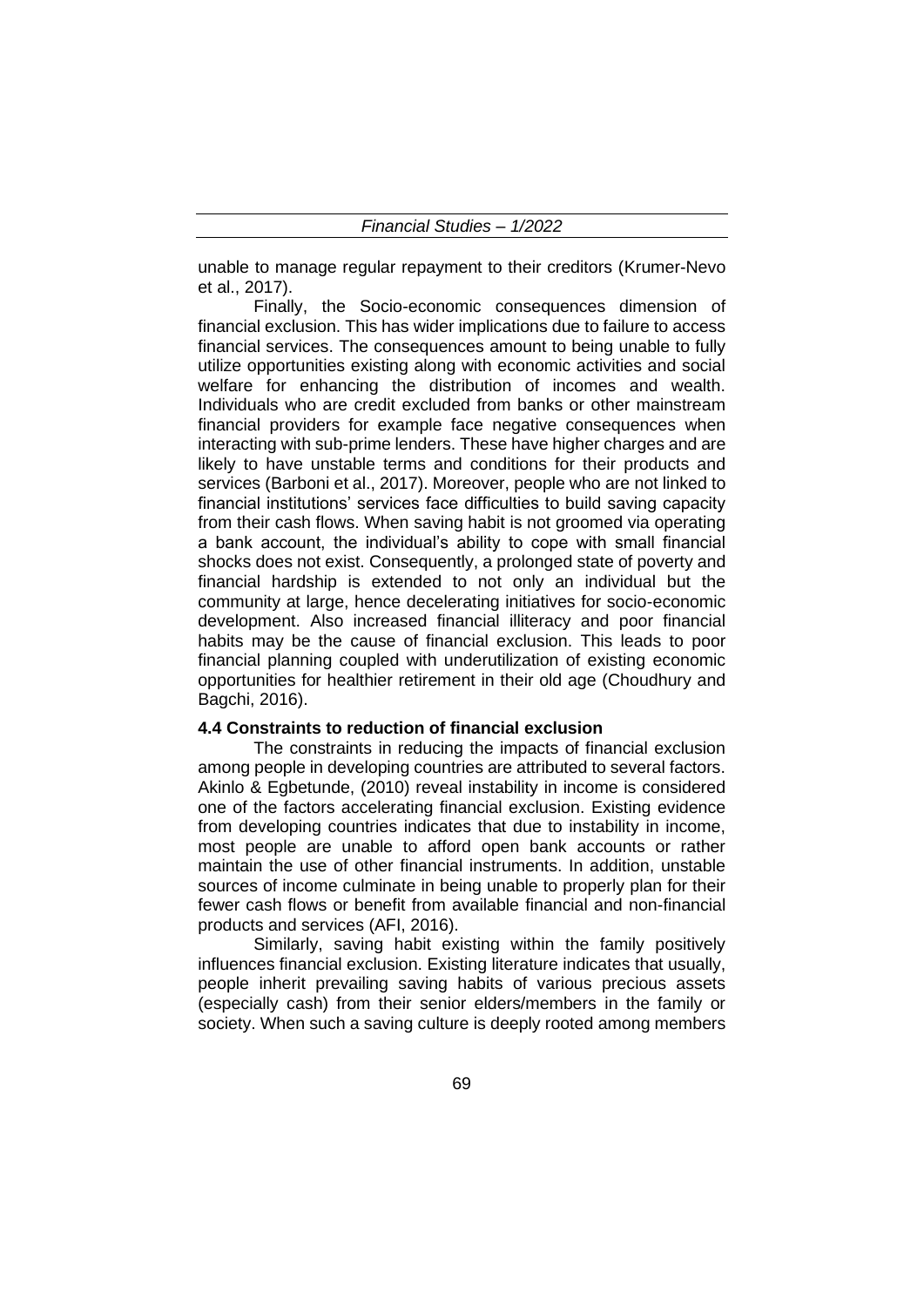it becomes a reason that triggers financial exclusion. As such the family and community find no motives to adapt new saving methods through opening bank accounts to enable benefit from other financial services and products. Therefore, lack of financial inclusion in the family makes individuals continually retain such custom of not using banking and nonbanking institutions to facilitate their transactions and other services (Zulfigar, 2016).

Lack of financial literacy: it is argued that the financial education of an individual influences the usage of financial services. Dupas, et al, (2018) add that with a higher level of education/ financial literacy financial exclusion drops. People with low education are unlikely to get the confidence of interacting in the financial system, hence financially excluded. Therefore, the provision of financial education regarding the importance of financial and non-financial products and services raises awareness to participate in the financial markets. This in turn encourages them to participate and benefit from different financial instruments, thus increasing the financial inclusion level in the community.

Ikhide and Alawode, (2002); Ndanshau & Njau (2021) maintain that the location of an individual or financial institution influences the usage of financial services being offered. Consumers of financial products are in different localities – urban, semi-urban and rural areas. It is obvious that rural dwellers have less financial inclusion compared to urban and semi-urban dwellers. It is also known that opening more branches by financial institutions in rural areas is not profitable from a supply-side perspective. Consequently, this maximizes the rate of financial exclusion upon people living in peripherals compared to urban and semi-urban who are rated high in financial inclusion. Therefore, the existing low level of using financial services influences efforts in place to broaden financial inclusion. It also retards measures to minimize prevailing challenges of financial exclusion for sustained socioeconomic development.

#### *4.4.1 Best Practices to Curb Impacts of Financial Exclusion*

The presence of individuals and communities that are financially excluded has attracted many practitioners, policymakers, and researchers. These stakeholders have been working jointly to come up with collective strategies to minimize the existing gap between beneficiaries and victims excluded from using financial products and services. An increase in policy interest in recent years has been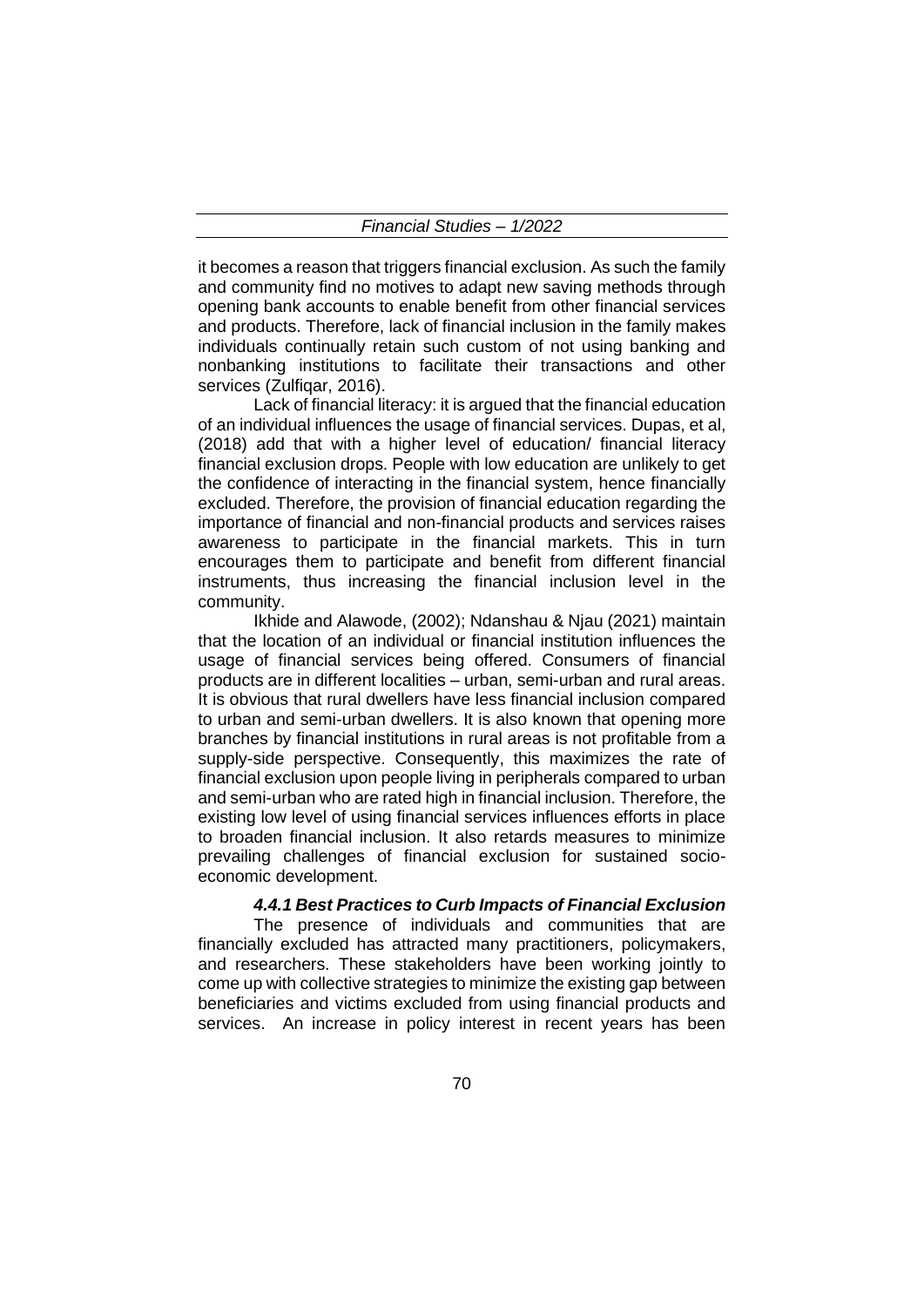matched by an upsurge in financial inclusion initiatives, particularly among voluntary sector organizations, in support of the financial services industry Isukul and Dagogo (2018). Although there exist some efforts among developing countries that intend to control the challenges of financial exclusion to unbanked individuals. It is imperative for various stakeholders to consider the implementation of various preventive practices accelerating financial exclusion to the people concerned.

Therefore, the introduction of policies and regulations oriented toward encouraging wider yet inclusive finance by all regulated financial institutions and service providers seems necessary. The institutions such as microfinance and insurance companies, social security institutions, state-owned and private banks, post offices offering financial services, cooperative societies, and community organizations. Effective operationalization of such institutions could aid to reduce the impact and severity of financial exclusion, especially in rural and semi-urban communities. In addition, other strategies required for enhancing broader outreach of financial inclusion are briefly explained below.

#### *4.4.1.1 Existence of innovative financial products and services*

Efforts on designing innovative products and services including various micro products, such as microcredit and micro insurance, agent banking, and micro branches could aid to reduce financial exclusion. Llanto, (2015) maintains that insurance companies and mutual benefit associations help to provide micro-insurance and similar products to assist low-income sectors to deal with vulnerability risks and catastrophic events. Also, the use of agency or correspondents can help overcome problems of distance and shortages of branches. These services help promote business correspondents and provide connectivity for financial services in remote and underbanked locations (Demirgüç-Kunt and Klapper, 2012a).

## *4.4.1.2 Availability of innovative delivery technologies*

The introduction of such technologies including electronic money transactions, internet banking, and mobile banking has significant contribution to bridging the distance while saving time in the provision of financial services to rural people. The existence of telephone banking has great potential due to the rapid diffusion of mobile phone ownership to the majority of people in developing countries (Clamara et al., 2014). In Tanzania for example, the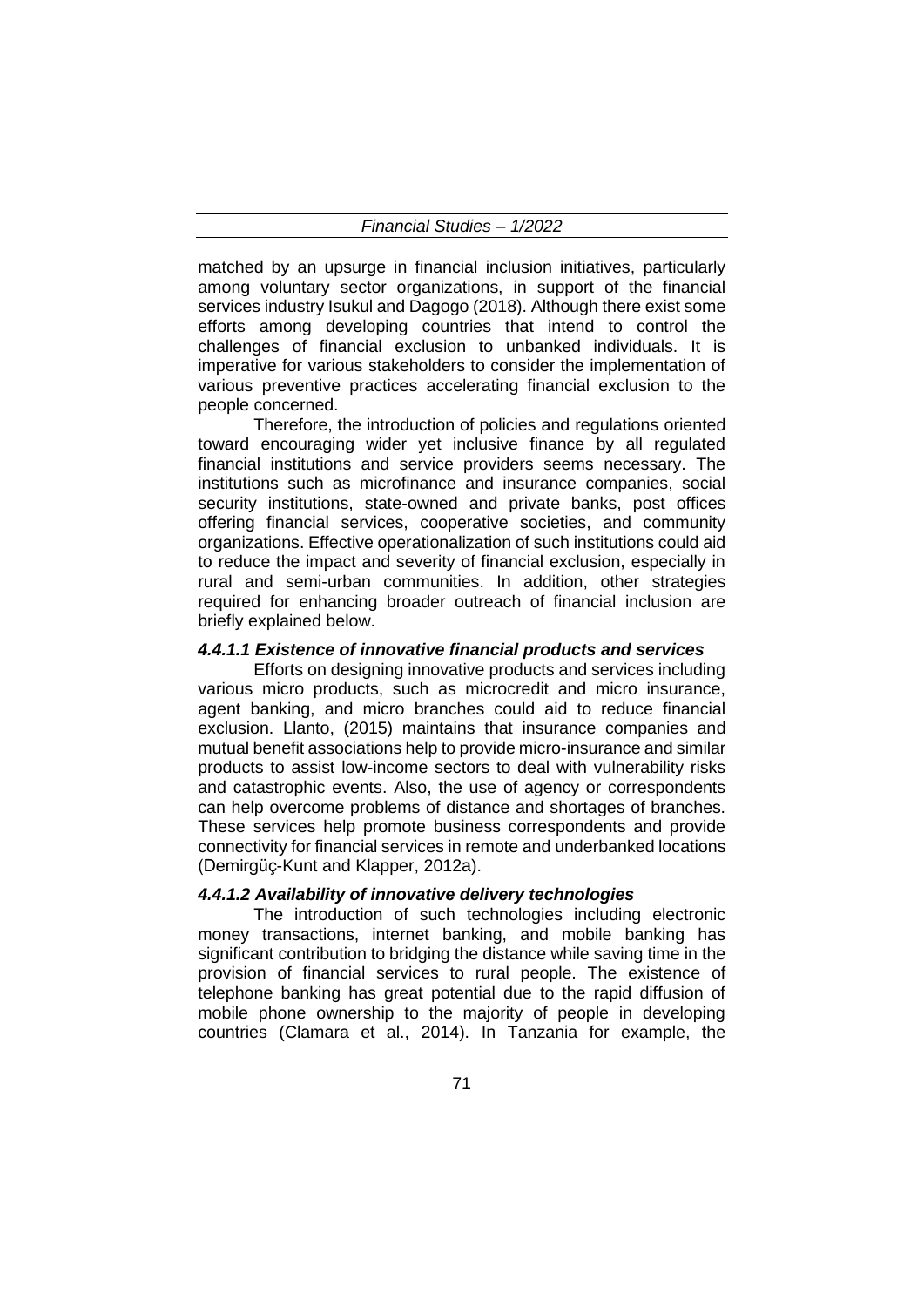presence of mobile phones has positively facilitated access to banking services through payment of bills and credits to and from banking and nonbank financial institutions. On the other hand, FinScope, (2017); Lotto, (2018); Llanto, (2015) underscored that e-money accounts and e-money transactions have grown significantly in the past few years in most developing countries, in which active e-money agents facilitate cash-in/out transactions in urban, semi-urban and rural areas. This has been a necessary vehicle to widen financial inclusion to the majority of the underserved and disadvantaged groups.

### *4.4.1.3 Enhance credit access through an innovative system*

The majority of financially excluded people are neglected from accessing credit services from formal financial institutions. The unbanked poor people lack basic accounting information, bankable collateral, and access to credit information. The existence of a credit innovative system would provide and encourage more information such as credit guarantee systems, rules to expand eligible collateral, and credit databases to ease informational asymmetries and increase banking and nonbanking institutions' willingness to lend. Similarly, the provision of financial education to micro-small and medium entrepreneurs (MSMEs) would encourage them to keep better records and enhance regular repayments after credit provision. Therefore, the presence of an innovative credit system would easily facilitate access to credit and other services for needy individuals while unlocking barriers to financial exclusion (Villarreal, 2017; Kar and Swain, 2013).

#### **5. Conclusion and recommendations**

This study focused on reviewing and analyzing various academic articles related to financial inclusion in Tanzania and other developing countries. The current study has contributed to the existing literature distinctly. The contribution revealed has enabled answering research questions such as "what various researchers have done regarding financial inclusion in Tanzania and other developing countries? Also, to what extent had the published academic articles helped in addressing the challenges associated with financial exclusion?" Practically, the analysis in this study concludes that to a minor extent published works have enlightened the existing challenges in the deficiencies of financial exclusion and its impacts on socialeconomic development in Tanzania. The lack of a clear and explicit policy guiding strategies to widen the scope of financial inclusion needs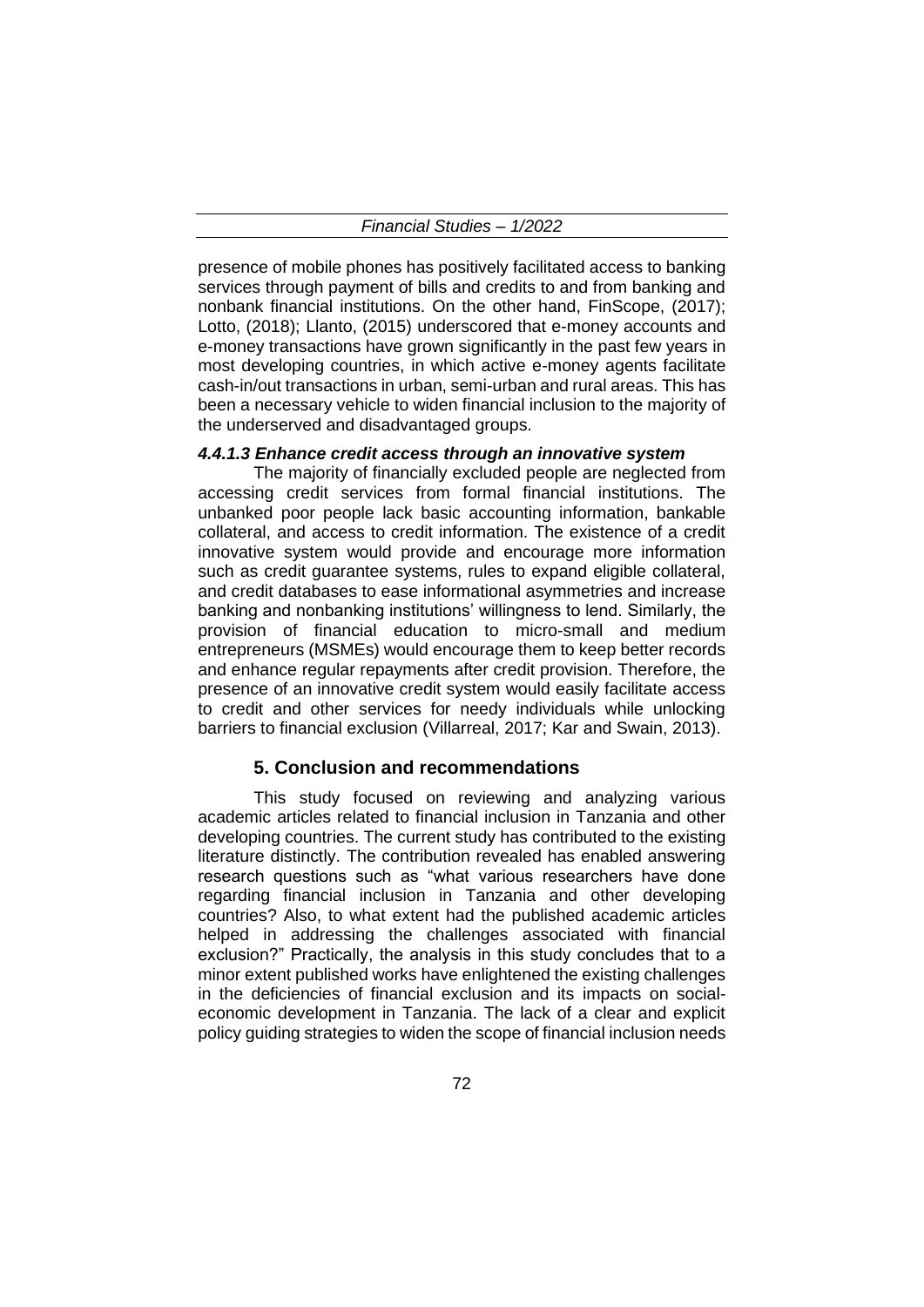to be considered collectively among stakeholders. Also, the existing gap between the supply and demand of financial services requires great attention, especially in rural and semi-urban areas due to low population density including challenging infrastructure development. Furthermore, the absence of explicit consumer protection regulation in Tanzania and other developing countries poses a significant challenge to consumers, from aggressive practices of financial service providers.

Following these observations, this paper put forth the following recommendations.

The government should provide a clear guiding policy to enhance financial inclusion efforts. Emphasis needs to be directed to all financial institutions extending financial and non-financial services on various products to underserved individuals and firms. Secondly, the policymakers and financial services providers have to initiate an innovative infrastructure system that would promote the extension of financial services to peripheral areas at affordable operating costs. This will facilitate more outreach of financial products to the majority of unreachable individuals and encourage income-generating activities. Thirdly, there is a need for establishing and operationalizing the consumer protection regulation among financial services providers. In so doing will urge them to ensure customers do not become a victim of their competitiveness in marketing and use of financial products and services. Finally, there is a need of establishing a variety of financial providers, products, and technologies that would be inclusive in accommodating various categories of individuals/firms excluded from the mainstream financial services regardless of geographical location.

## **References**

- 1. AFI (2016). Tanzania Narrows the Financial Inclusion Gender Gap: A Case Study of Policy Change to Support Women's Financial Inclusion. *Alliance for Financial Inclusion*, May*.*
- 2. Ahmed, M.S. and Wei, J. (2014). Financial Inclusion and Challenges in Tanzania. *Research Journal of Finance and Accounting,* 5(21).
- 3. Akinlo A.E. and Egbetunde T. (2010). Financial Development and Economic Growth: The Experience of 10 Sub-Saharan African Countries Revisited. *The Review of Finance and Banking*, 2(1), pp. 17-28.
- 4. Allen F, Carletti E, Cull R, Qian J, Senbet L, and Valenzuela P. (2014). The African Financial Development and Financial Inclusion Gaps. *Journal of African Economies* 23(5), pp. 614-642.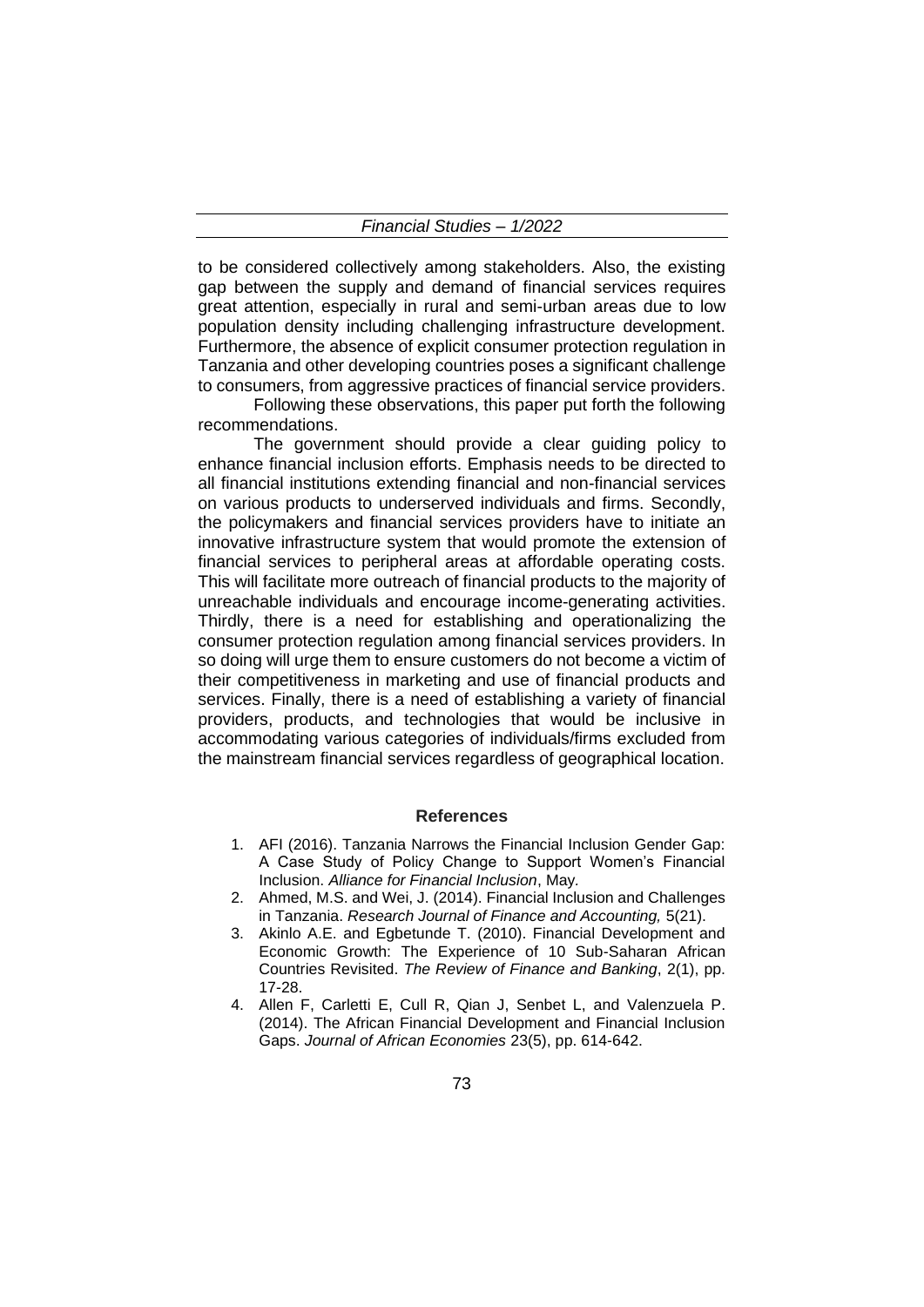- 5. Anderloni, L., Bayot, B., Błędowski, P., Iwanicz- Drozdowska, M., and Kempson, E., (2008). Financial Services Provision and Prevention of Financial Exclusion. *Directorate-General for Employment, Social Affairs and Equal Opportunities Unit E2*, European Commission, March.
- 6. Atkinson, A., and Messy, F. (2013). Promoting Financial Inclusion through Financial Education: OECD/INFE Evidence, Policies and Practice. *OECD Working Papers on Finance, Insurance and Private Pensions*, 34.
- 7. Ayyagari, M., Demirgüç-Kunt, A., and Maksimovic, V. (2012). Financing of Firms in Developing Countries: Lessons from Research. *World Bank Policy Research Working Paper 6036*.
- 8. Barboni, G., Cassar, A., and Demont, T. (2017). Financial exclusion in developed countries: a field experiment among migrants and lowincome people in Italy. *Journal of Behavioral Economics for Policy,* 1(2), pp. 39-49.
- 9. Bayot, B. (2018). Social, Economic and Financial Consequences of Financial Exclusion. *Finance Watch Working Paper*. Available at: Consequences of financial exclusion - final draft.doc (financewatch.org)
- 10. Beck, T. (2007). Financing Constraints of SMEs in Developing Countries: Evidence, Determinants and Solutions. *Financing innovation-oriented businesses to promote entrepreneurship*, Tilburg University.
- 11. Beck, T., and Demirguc-Kunt, A. (2006). Small and medium-size enterprises: Access to finance as a growth constraint. *Journal of Banking & Finance*, 30(11), pp. 2931-2943.
- 12. Beck, T., and Demirgüç-Kunt, A., & Levine, R. (2007). Finance, inequality and the poor. *Journal of Economic Growth*, 12(1), pp. 27- 49.
- 13. Berg, B. (2009). An Introduction to Content Analysis. In: Berg, B.L., Ed., *Qualitative Research Methods for the Social Sciences*, Allyn and Bacon, Boston, pp. 235-250.
- 14. Brown, A., Mackie, P., Smith, A., and Msoka, C., (2015), Financial inclusion and microfinance in Tanzania. *Inclusive Growth: Tanzania Country Report*, Cardiff School of Geography and Planning.
- 15. Cavanagh, S. (1997). Content Analysis: Concepts, Methods, and Applications. *Nurse Researcher*, 4(3), pp. 5-16.
- 16. Chant Link and Associates (2004). A Report on Financial Exclusion in Australia. *ANZ*, November.
- 17. Choudhury, S.R., and Bagchi, D. (2016). Financial Exclusion A Paradox in Developing Countries. *IOSR Journal of Economics and Finance* 7(3), pp 40-45.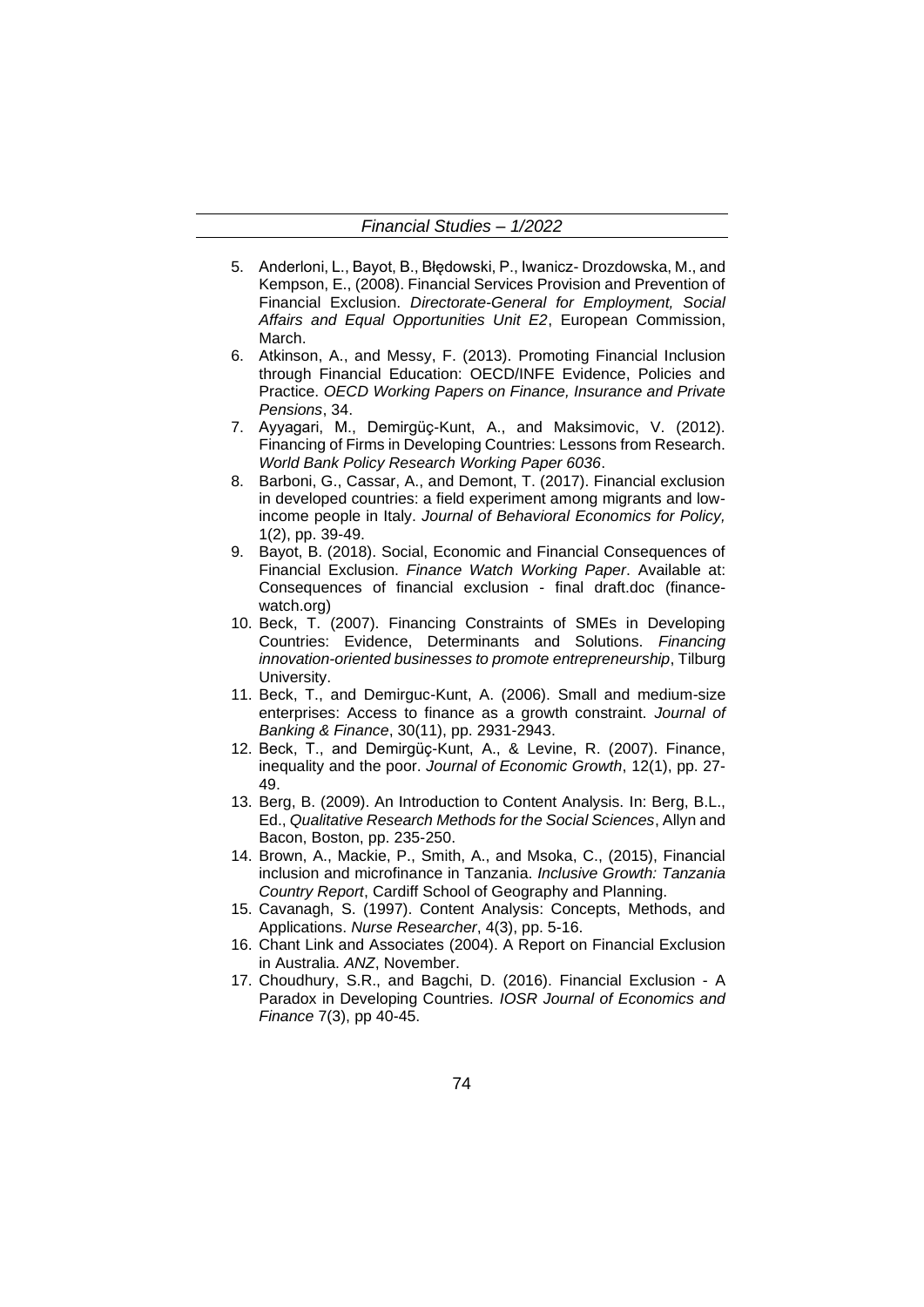- 18. Clamara, N., Peña, X., and Tuesta, D. (2014). Factors that Matter for Financial Inclusion: Evidence from Peru, BBVA Research Working Paper 14(09), February.
- 19. Conroy, J. (2005). APEC and Financial Exclusion: Missed Opportunities for Collective Action? *Asia-Pacific Development Journal*, 12(1), June, pp. 53-79.
- 20. Demirgüç-Kunt, A., and Klapper, L. (2012a). Measuring Financial Inclusion: The Global Findex Database. *World Bank Policy Research Working Paper* 6025, April.
- 21. Demirgüç-Kunt, A., and Klapper, L. (2012b). Financial Inclusion in Africa. An Overview. *World Bank Policy Research Working Paper* 6088 June.
- 22. Demirgüç-Kunt, A., and Levine, R. (2007). Finance and Economic Opportunity. *World Bank Policy Research Working Paper* 4468.
- 23. Dupas, P., Karlan, D., Robinson, J., and Ubfal, D. (2018). Banking the Unbanked? Evidence from Three Countries. *American Economic Journal: Applied Economics*, 10(2), pp. 257-297.
- 24. Duriau, V.J., Reger, R.K., and Pfarrer, M.D. (2007). A Content Analysis of the Content Analysis Literature in Organization Studies: Research Themes, Data Sources, and Methodological Refinements. *Organizational Research Methods*, *10*(1), pp. 5-34.
- 25. Elo, S., and Kyngäs, H. (2008) The Qualitative Content Analysis Process. *Journal of Advanced Nursing*, 62(1), pp. 107-115.
- 26. FinScope (2017). Insight that Drive Innovation; Financial Sector Deepening Trust: Dar es Salaam, Tanzania.
- 27. FinScope, (2013). Micro-finance Survey in Tanzania; Financial Sector Deepening Trust (FSDT), Dar es Salaam, Tanzania.
- 28. Gutiérrez-Nieto, B., Serrano-Cinca, C., Cuellar-Fernández, B., and Fuertes-Callén, Y. (2017). The Poverty Penalty and Microcredit. *Social Indicators Research* 133, pp. 455–475.
- 29. Ikhide, S.I., and Alawode, A. (2002). On the Sequencing of Financial Liberalization in Nigeria. *South African Journal of Economics*, 70(1), pp. 95-127.
- 30. Ikpefan, O.A., Taiwo J.N., and Isibor, A. (2016). Microfinance (Mf) and Poverty Alleviation in Southwest Nigeria: Empirical Evidence, *Journal of South African Business Research,* Vol. 2016 (2016), Article ID 137638.
- 31. Isukul, A., and Tantua, B. (2021), Financial Inclusion in Developing Countries: Applying Financial Technology as a Panacea, *South Asian Journal of Social Studies and Economics* 9(2), pp. 42-60.
- 32. Isukul, A.C., Agbugba, K.I., and Chizea, J.J. (2019). Financial Inclusion in a Developing Country: An Assessment of the Nigerian Journey. *DBN Journal of Economics and Sustainable Growth*, 2(2), pp. 94-120.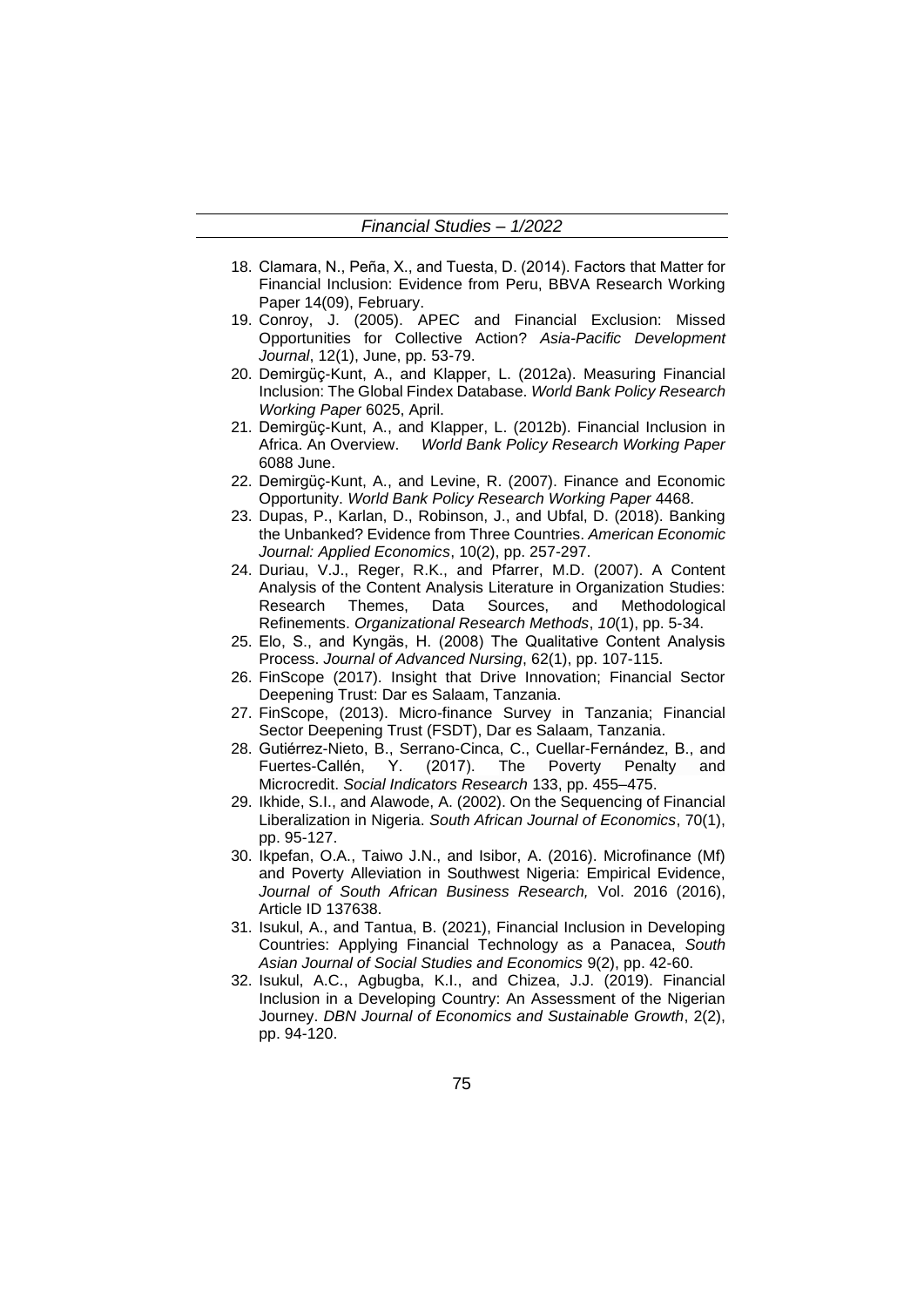- 33. Isukul, A.C., and Dagogo, D.W. (2018) Resolving the Problem of Financial Inclusion through the Usage of Mobile Phone Technology. *Journal of Banking and Finance*, 1(1), pp. 1-17.
- 34. Kar, A.K., and Swain, R.B. (2013). Interest Rates and Financial Performance of Microfinance Institutions: Recent Global Evidence, *European Journal of Development Research* 26, 87–106.
- 35. Kempson, H.E., Atkinson, A., & Pilley, O. (2004). Policy level response to financial exclusion in developed economies: lessons for developing countries. *Department for International Development*. http://www.pfrc.bris.ac.uk/Reports/dfid\_report.pdf
- 36. Krumer-Nevo, M., Gorodzeisky, A., and Saar-Heiman, Y. (2017). Debt, poverty, and financial exclusion. *Journal of Social Work*, *17*(5), 511-530.
- 37. Kumar, R.T. (2017). A Comprehensive Literature Review on Financial Inclusion. *Asian Journal of Research in Banking and Finance*, 7(8), 119-133.
- 38. Llanto, G. (2015). Financial Inclusion, Education and Regulation in the Philippines. *ADBI Working Paper* 541.
- 39. Lotto, J. (2018). Examination of the Status of Financial Inclusion and Its Determinants in Tanzania. *Sustainability*, 10(8), 2873.
- 40. Mandell, L., and Klein, L. (2009). The Impact of Financial Literacy Education on Subsequent Financial Behavior. *Journal of Financial Counseling and Planning Volume* 20(1), pp. 16-24.
- 41. Maurer, B. (2012). Mobile money: Communication, Consumption and Change in the payments space. *Journal of Development Studies*, 48, pp. 589-604.
- 42. Ndanshau, M.O.A., and Njau, F.E. (2021). Empirical Investigation into Demand-Side Determinants of Financial Inclusion in Tanzania. *African Journal of Economic Review*, 9(1), pp. 172-190.
- 43. NFIF (2017). A Public-Private Sector Initiative; National Council for Financial Inclusion: Dar es Salaam, Tanzania.
- 44. NMP (2000). National Microfinance Policy 2000, Ministry of Finance, The United Republic of Tanzania, May.
- 45. NMP (2017). National Microfinance Policy 2017, Ministry of Finance and Planning - Tanzania, 31 October.
- 46. Nyamsogoro, G.D. (2010). Financial Sustainability of Rural Microfinance Institutions in Tanzania, (PhD Thesis). *University of Greenwich Repository*. Available at: http://core.ac.uk/display/316086
- 47. Oshora B, Desalegn G, Gorgenyi-Hegyes E, Fekete-Farkas M, and Zeman Z. (2021). Determinants of Financial Inclusion in Small and Medium Enterprises: Evidence from Ethiopia. *Journal of Risk and Financial Management*, 14(7): 286.